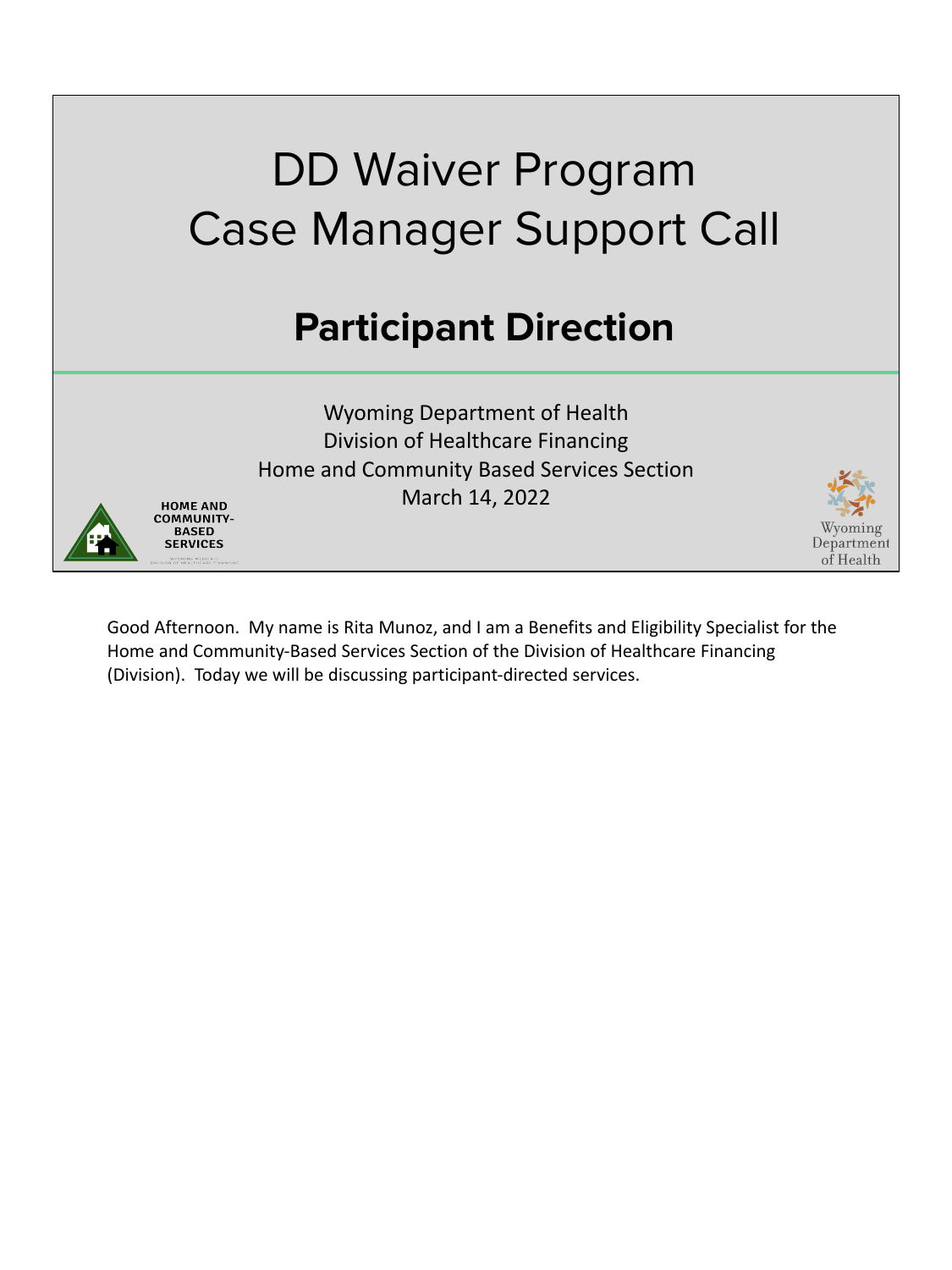

The purpose of this training is to explain the case manager's role when a participant chooses the participant-directed service delivery option.

The purpose of this training is to explain the case manager's role when a participant chooses the participant-directed service delivery option.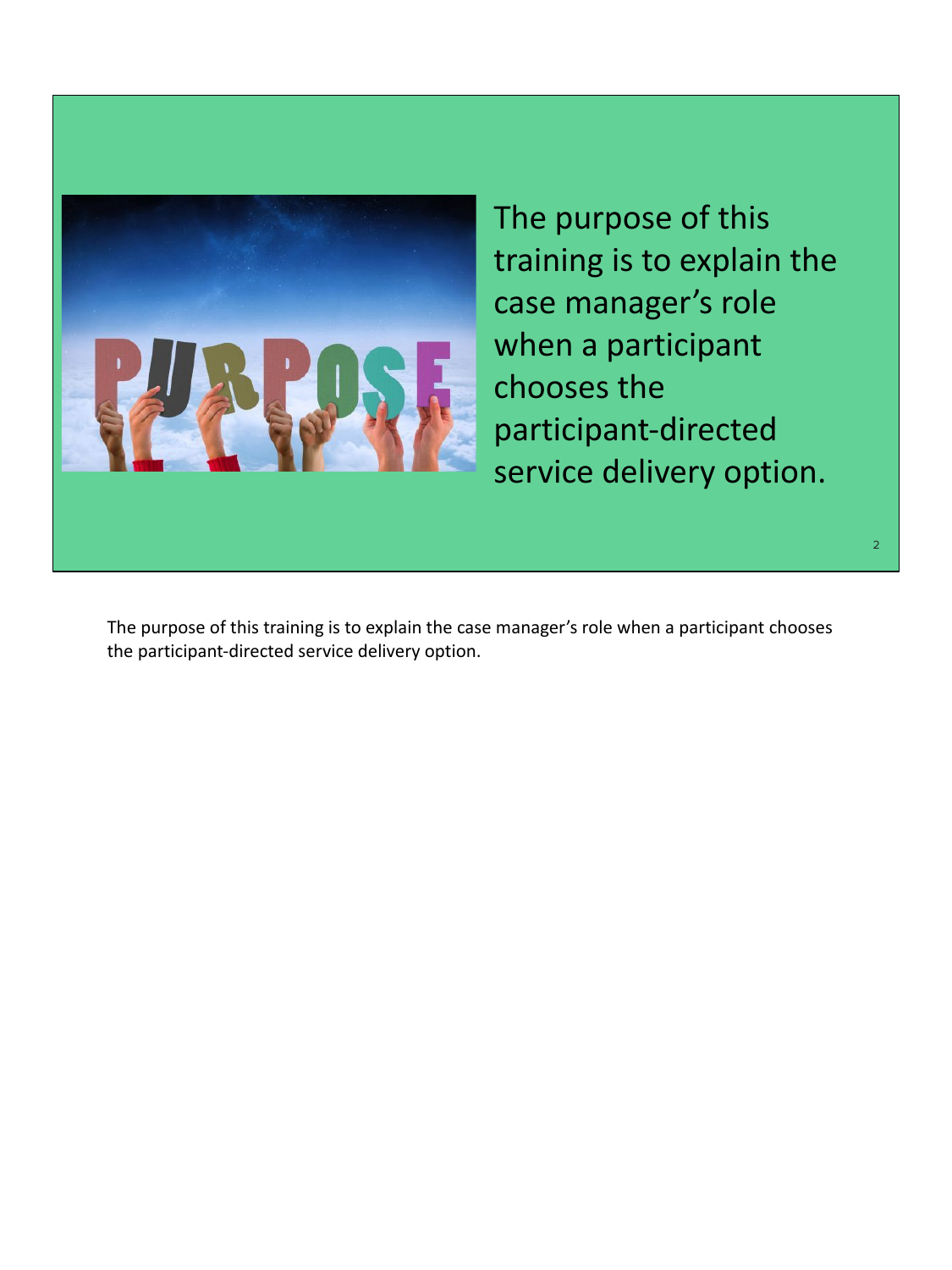#### **Training Agenda**

- Define and explain participant direction
- Review the case manager's responsibility to the participant
- Review the case manager's responsibility to the employer of record
- Discuss the circumstances that may prohibit a participant from using participant direction

At the end of this training, the following topics will have been introduced and explained:

- We will define participant direction, identify the services that are included, and explain when a participant may qualify for this service delivery model.
- We will review the case manager's responsibilities to the participant and the employer of record.
- Finally, we will discuss circumstances that may prohibit a participant from using the participant-directed service delivery option.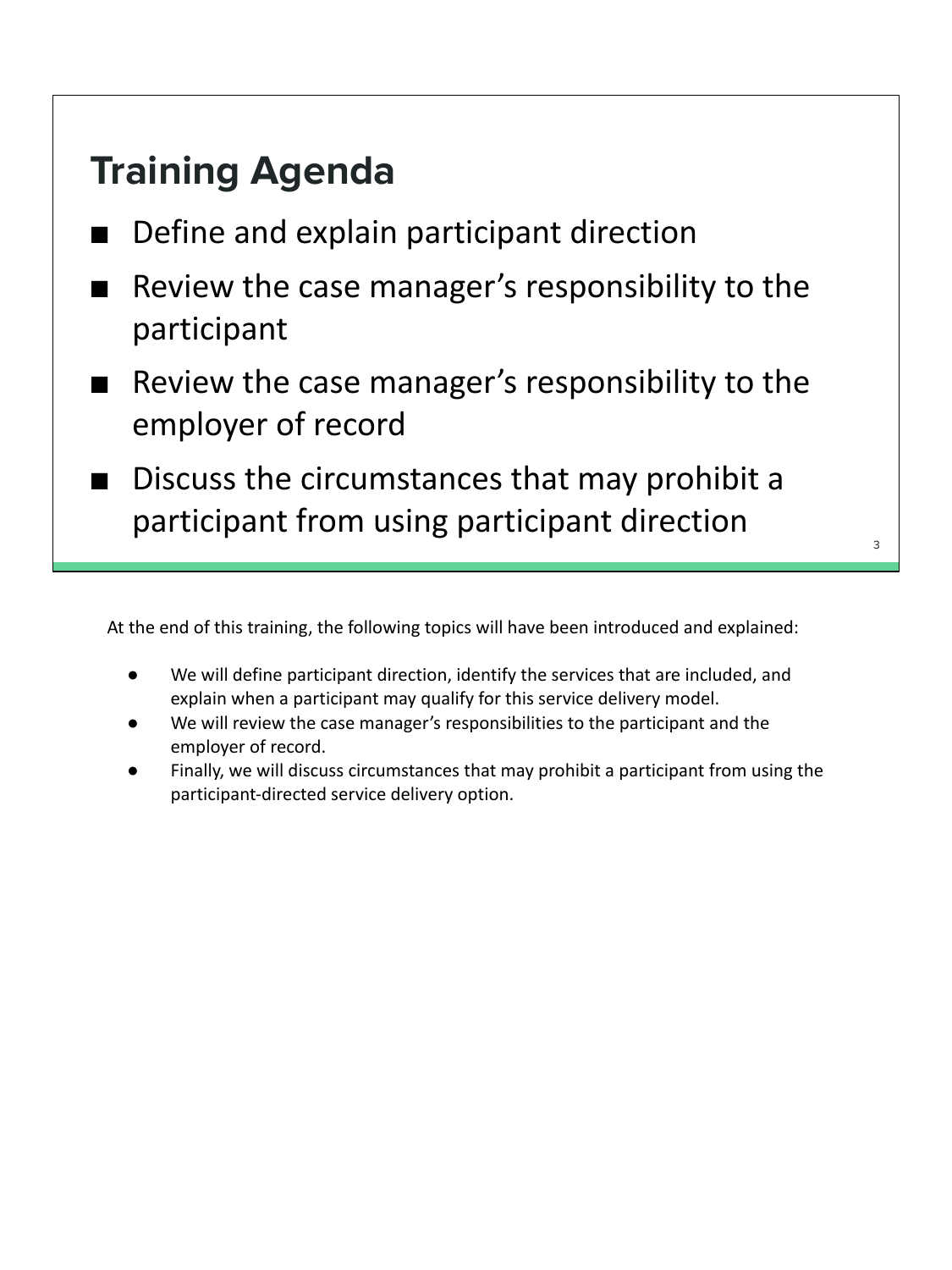

Case managers must ensure that participants have choice in how they receive their services.

Choice is a basic tenet of home and community-based waiver services. Participants must have the freedom to choose the services they receive and who provides their services, where they live, with whom they spend time, and what they want for their future. Having choice is paramount to human dignity.

Case managers are obligated to ensure that participants have choice in how they receive their services. Participant direction is one service delivery model, and participants must have information on what participant direction is, the benefits and risks associated with this option, and the responsibilities of the employer of record. Once the participant has this information, they can make an informed decision on if participant direction is right for them.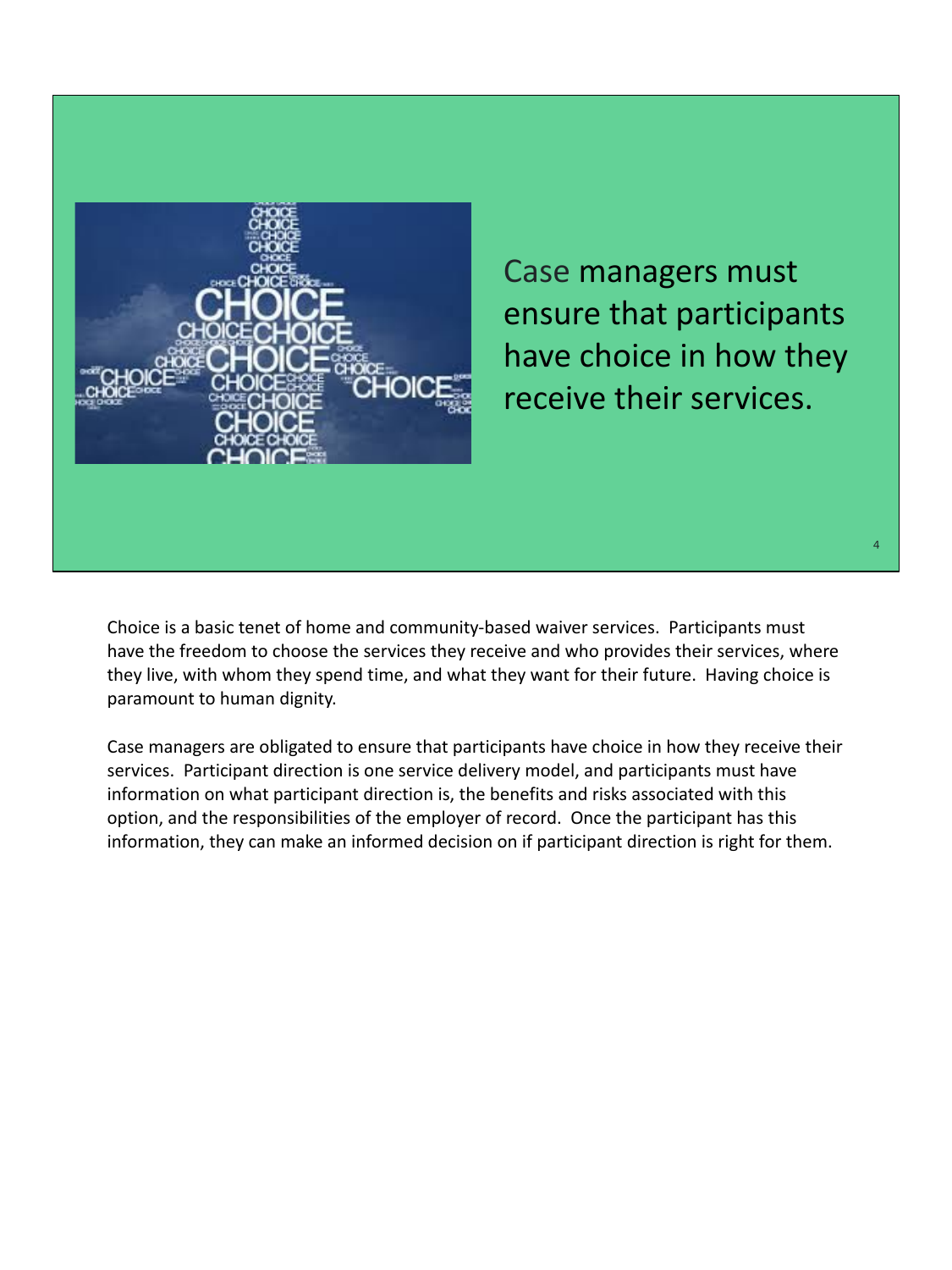#### **Authorities and Resources That Support Division Expectations**

- Chapters 45 & 46 Wyoming Medicaid Rules
- Supports and Comprehensive Waiver agreements
	- Appendix E Participant Direction of Services
- Comprehensive and Supports Waiver Service Index

There are specific authorities and resources that support the Division's expectation of case managers. Chapter 45, Section 9 of Wyoming Medicaid Rules establishes rules for case managers. Chapter 46, Section 12 establishes rules related to participant-directed services.

Appendix E of the Comprehensive and Supports Waiver applications, which are approved by the Centers for Medicare and Medicaid Services (CMS), describes the authority that participants have to direct their waiver services and how participants are supported in directing their services.

The Comprehensive and Supports Waiver Service Index, or Service Index, outlines the services that are eligible for the participant-directed service delivery option, and establishes the scope and limitations of each service. Participant-directed services must meet the standards that are identified in the Service Index.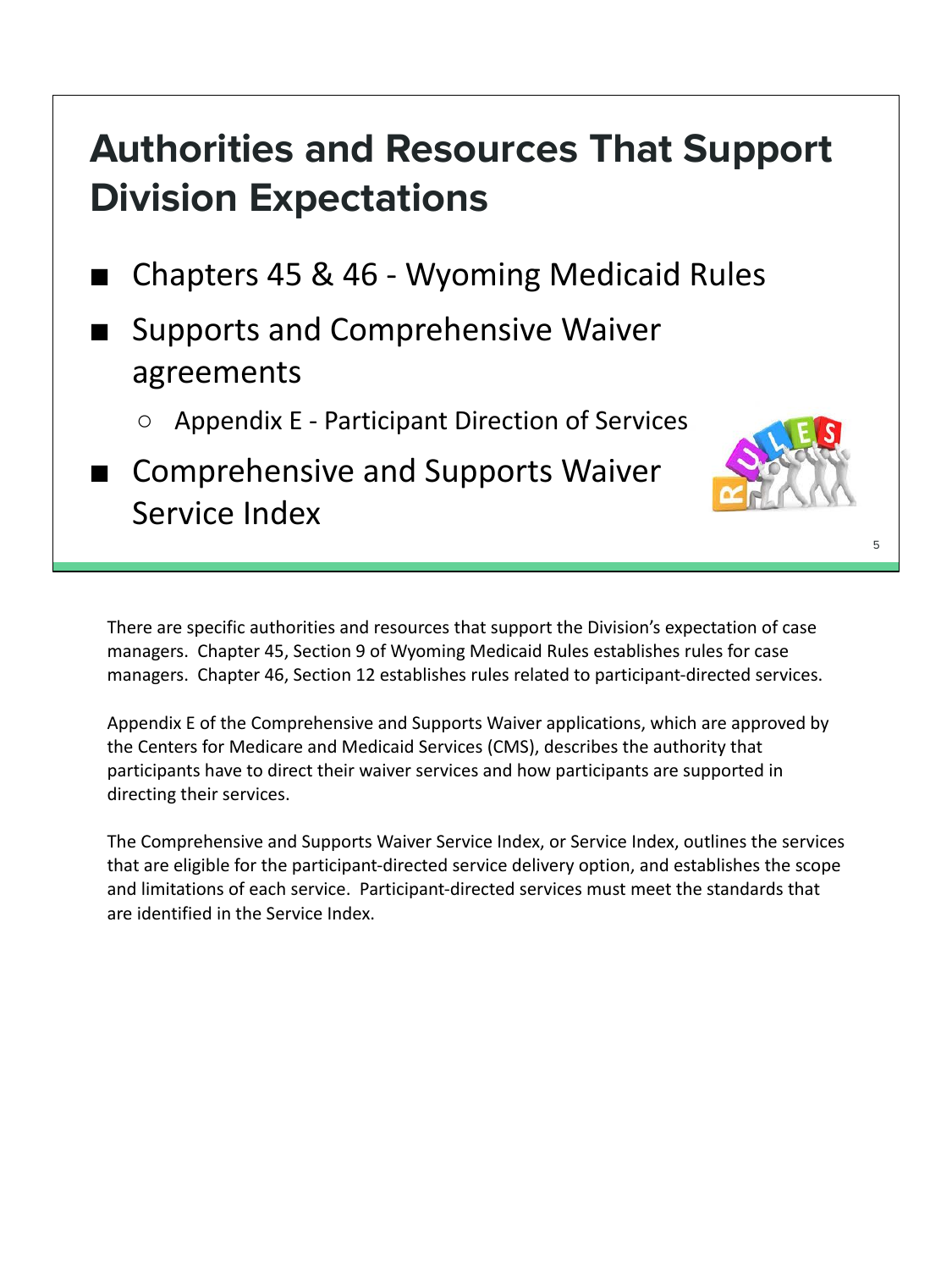## **What is Participant Direction?**



Before we dig into the roles and responsibilities of the various parties, we want to make sure everyone has a common understanding of what, exactly, participant direction is.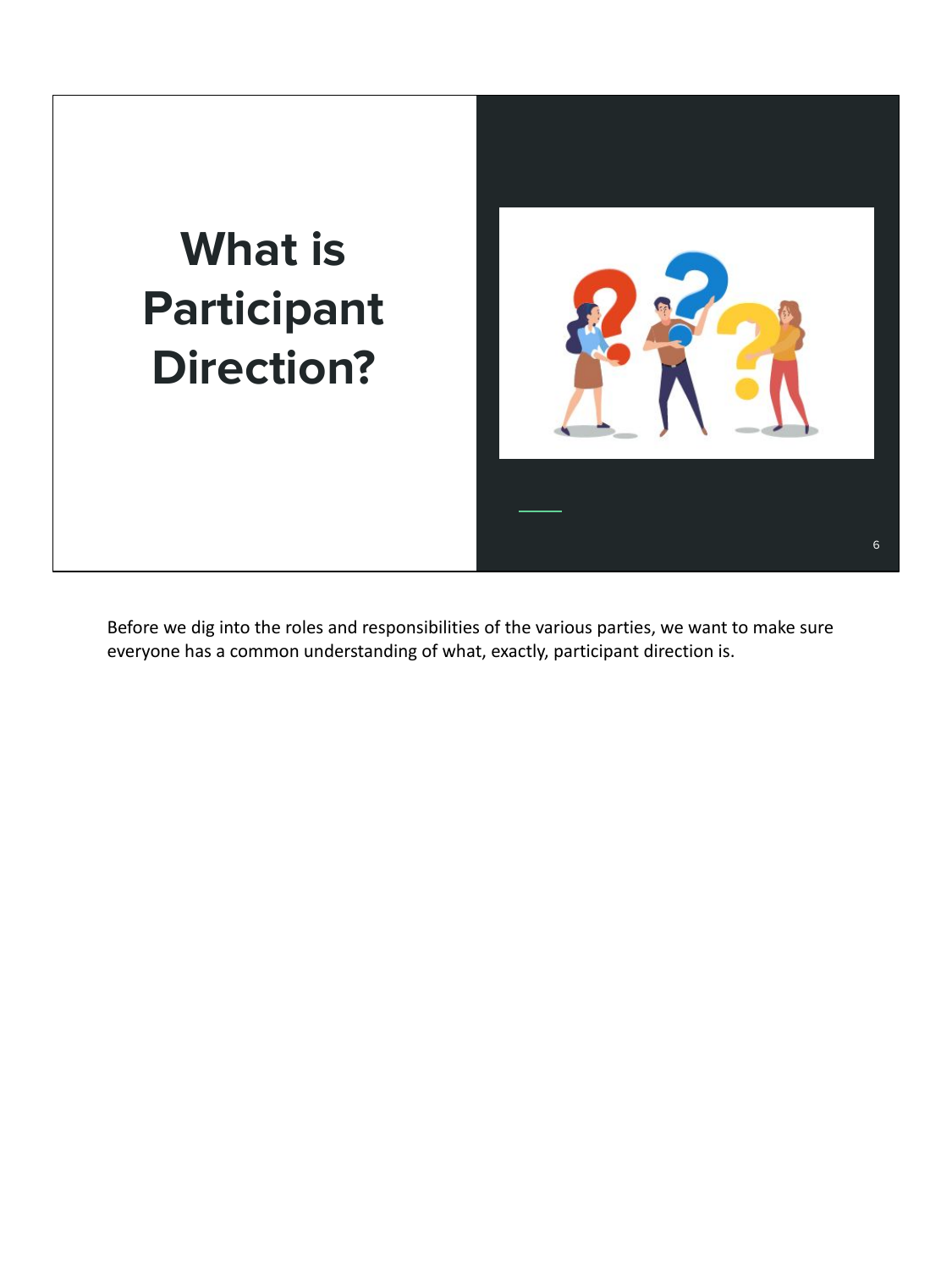#### **Participant Direction Defined**

- Participant has decision-making authority and takes direct responsibility for managing their services and budget.
- Participant is responsible for managing all aspects of service delivery.
- Services promote personal choice and control.

Participant-directed services are those in which the participant, or their legally authorized representative if applicable, has decision-making authority over certain services and takes direct responsibility to manage their services and budget. Participant-directed services are an alternative to services that are delivered by an independent provider or provider organization. Participant direction promotes the participant's choice and control over the delivery of their waiver services, including who provides the services, how services are provided, and how the funds in their participant-directed budget amount are spent.

Throughout the person-centered planning process that is required for home and community-based services, the participant drives the process for selecting and organizing their services. However, with participant-directed services, the participant also takes on the role of the employer, and is responsible for managing all aspects of service delivery, including hiring, training, evaluating, and when necessary, firing employees.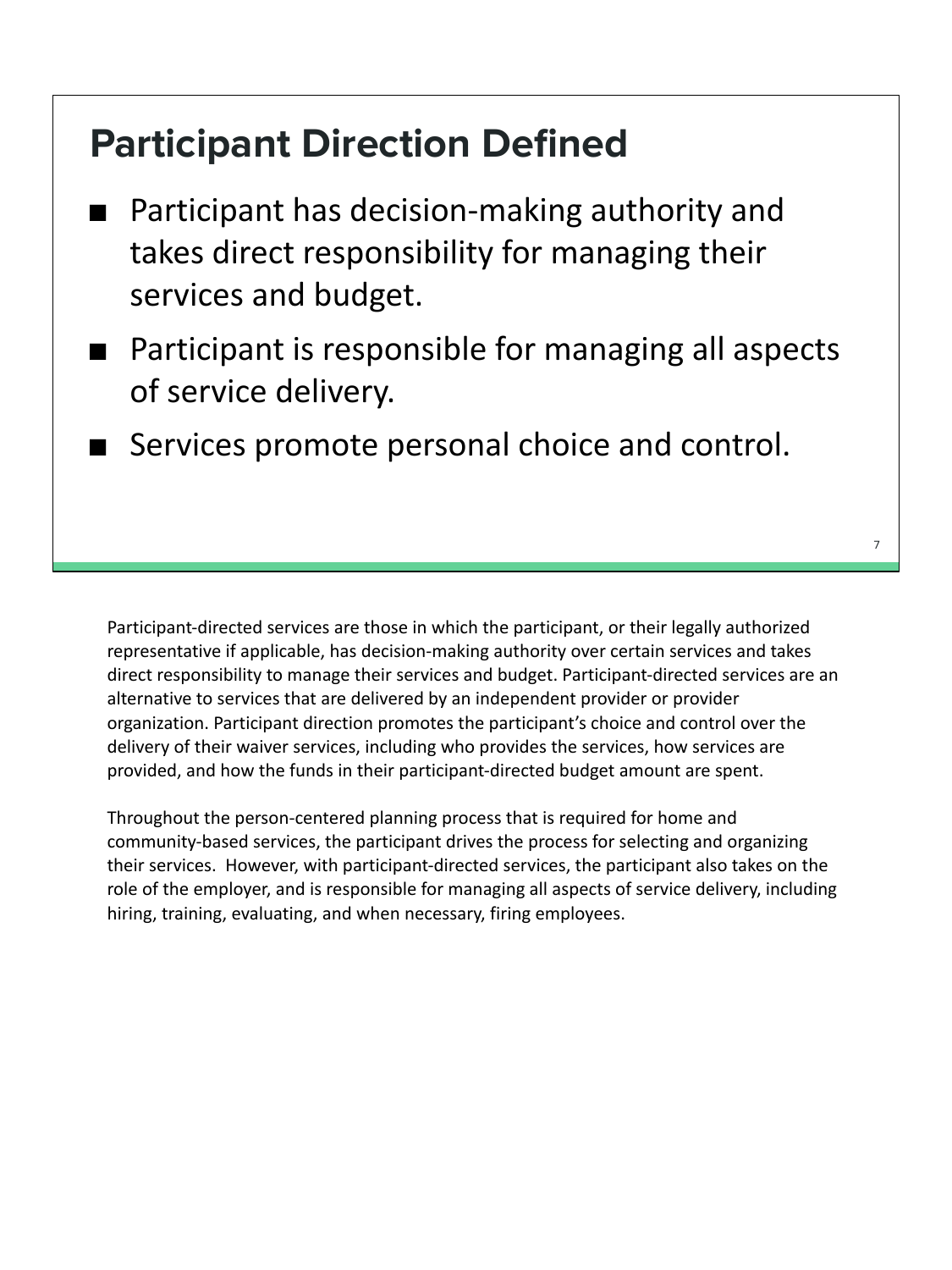#### **A Word About the Employer of Record**

The employer of record (EOR) is responsible for all aspects of managing employees and assuring that services are provided as outlined in the Individualized Plan of Care and Service Index.

- A participant can serve as the EOR
- A participant's legally authorized representative can serve as the EOR

Before we dig into the case manager's responsibilities, let's take a minute to define the employer of record. The employer of record, or EOR, is the person who is responsible for all aspects of managing the employees who deliver participant-direct services.

A participant may serve as the employer or, if the participant has a legally authorized representative, the representative may serve as the EOR. When we refer to the EOR, we are referring to the individual who is serving as the employer. Please be advised that, if the participant has a been found incompetent to make legal decisions, they cannot act as the EOR.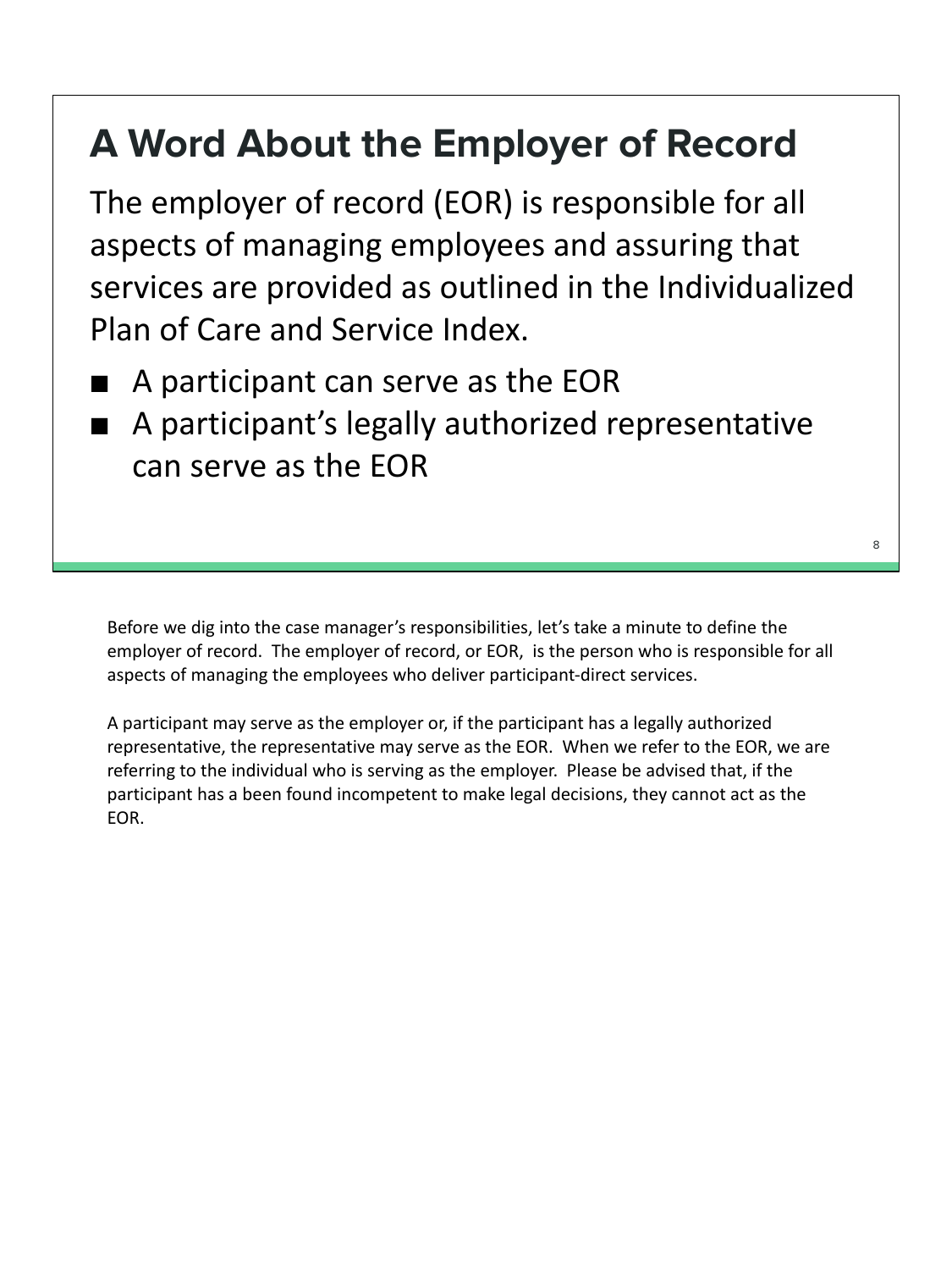#### **Qualifying Participants**

- Live in their own residence, home of a family member, or other living arrangement where services are provided to three or fewer people.
- Can act as the employer or has a legally authorized representative who can serve in the capacity of the employer.

Every participant must be educated on the participant-directed service delivery option. However, the participant must meet certain qualifications in order to engage in this option.

In accordance with Chapter 46, Section 12, the participant must live in their own private residence, or live with a family member. They may have other living arrangements as long as no more than three people who are not related to the landlord are receiving services, regardless of how those services are funded.

In order to qualify for participant-directed services, the participant, or their legally authorized representative, must be able to serve as the employer of the employees who provide the participant-directed services. The participant cannot select someone other than their legally authorized representative to serve as the employer.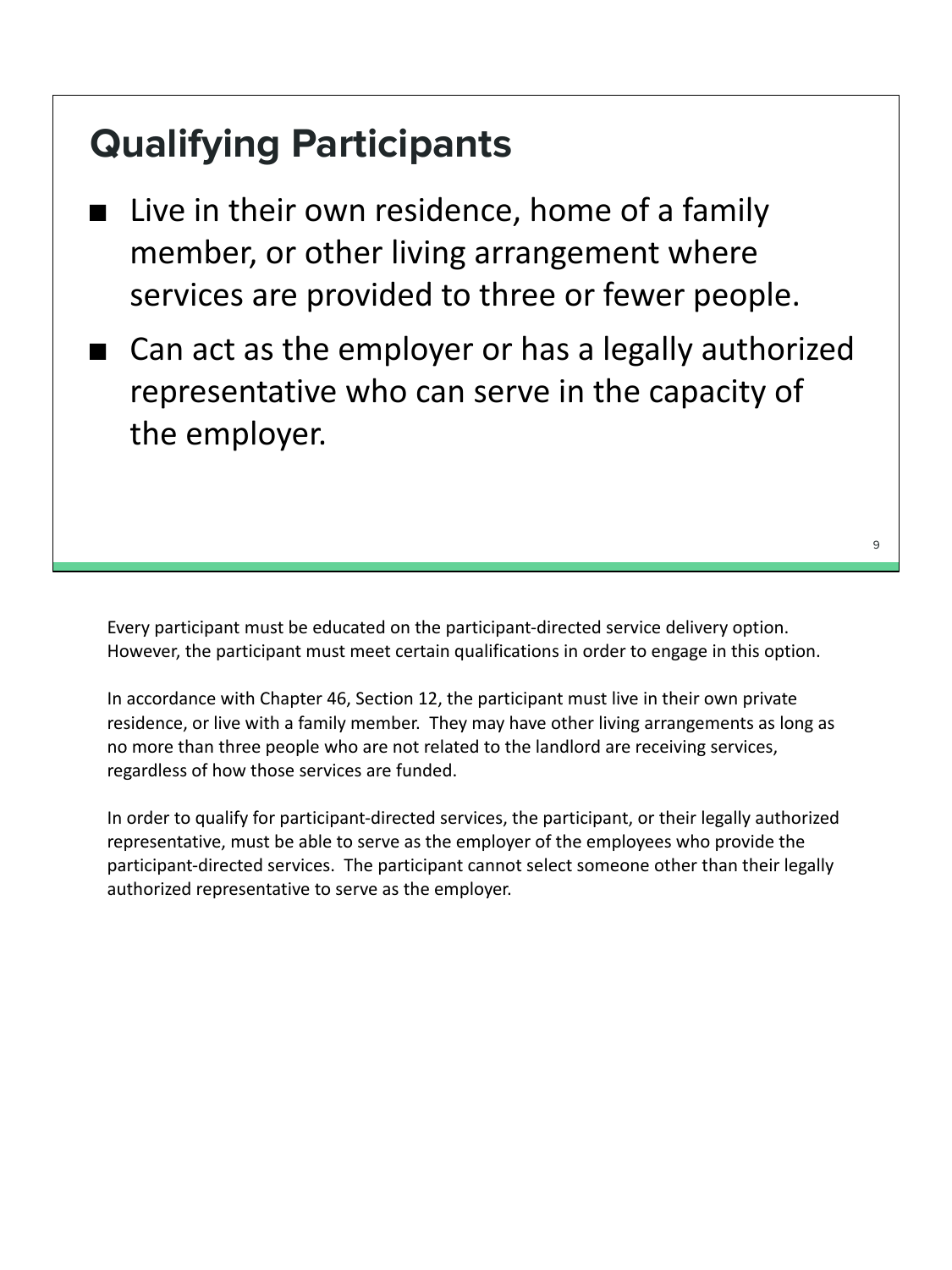#### **Qualifying Services**

- **Child Habilitation**
- **Community Living**
- Companion
- **Homemaker**
- **Individual** Habilitation Training



The Service Index identifies the services that can be delivered through participant direction.

These services are:

- Child habilitation;
- Community living, excluding host home services;
- Companion;
- Homemaker;
- Individual habilitation training;
- Personal care;
- Respite; and
- Supported employment, excluding group services.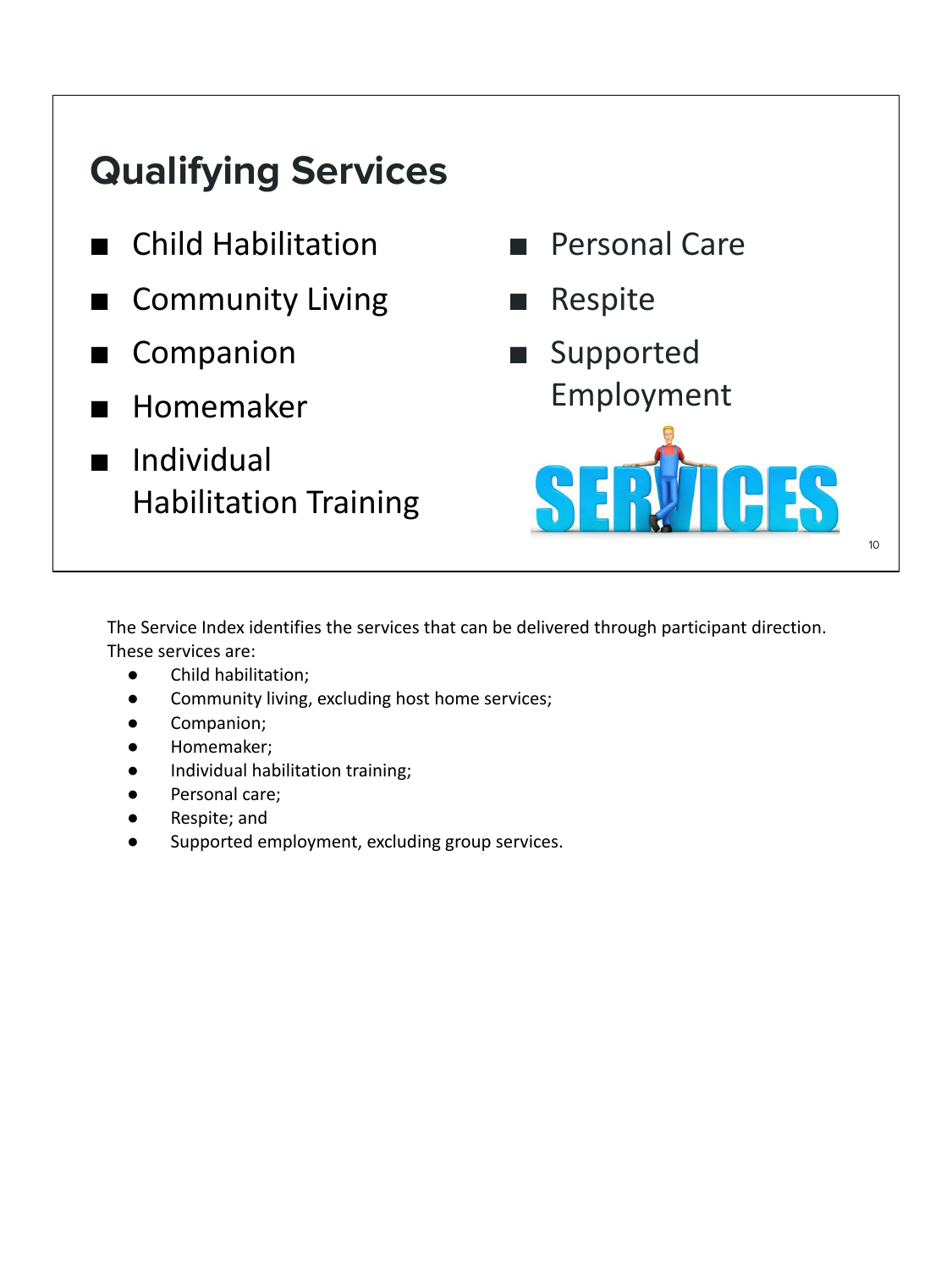#### **Participant Directed Services are Waiver Services!**

- Must be performed as described in the service definition.
	- 15 minute units
	- Daily and group rates are not available
- Must fit within the participant-directed budget.

Participant-directed services are waiver services. The employee who provides participant-directed services must deliver the service in accordance with the service definition and the participant's individualized plan of care, or IPC. This means that the employee must provide the necessary supervision, must follow identified service caps, and must be able to provide all aspects of the service, including personal care activities.

Participant-directed services can only be delivered as 15 minute units. Daily rates are not available. It is important for the case manager to keep an eye on this, because if the service is delivered for a 24 hour period, it can burn through the number of overall units the participant has available. Group rates are not available for participant-directed services.

When a participant chooses the participant-directed service delivery option, they will work with their case manager to establish how much of their individual budget amount, or IBA, will be used for these services. These services must then fit within that budget, or the case manager must modify the IPC to add more money into the participant-directed budget. All of the participant's services, whether traditional or participant-directed, must fit within the participant's overall IBA.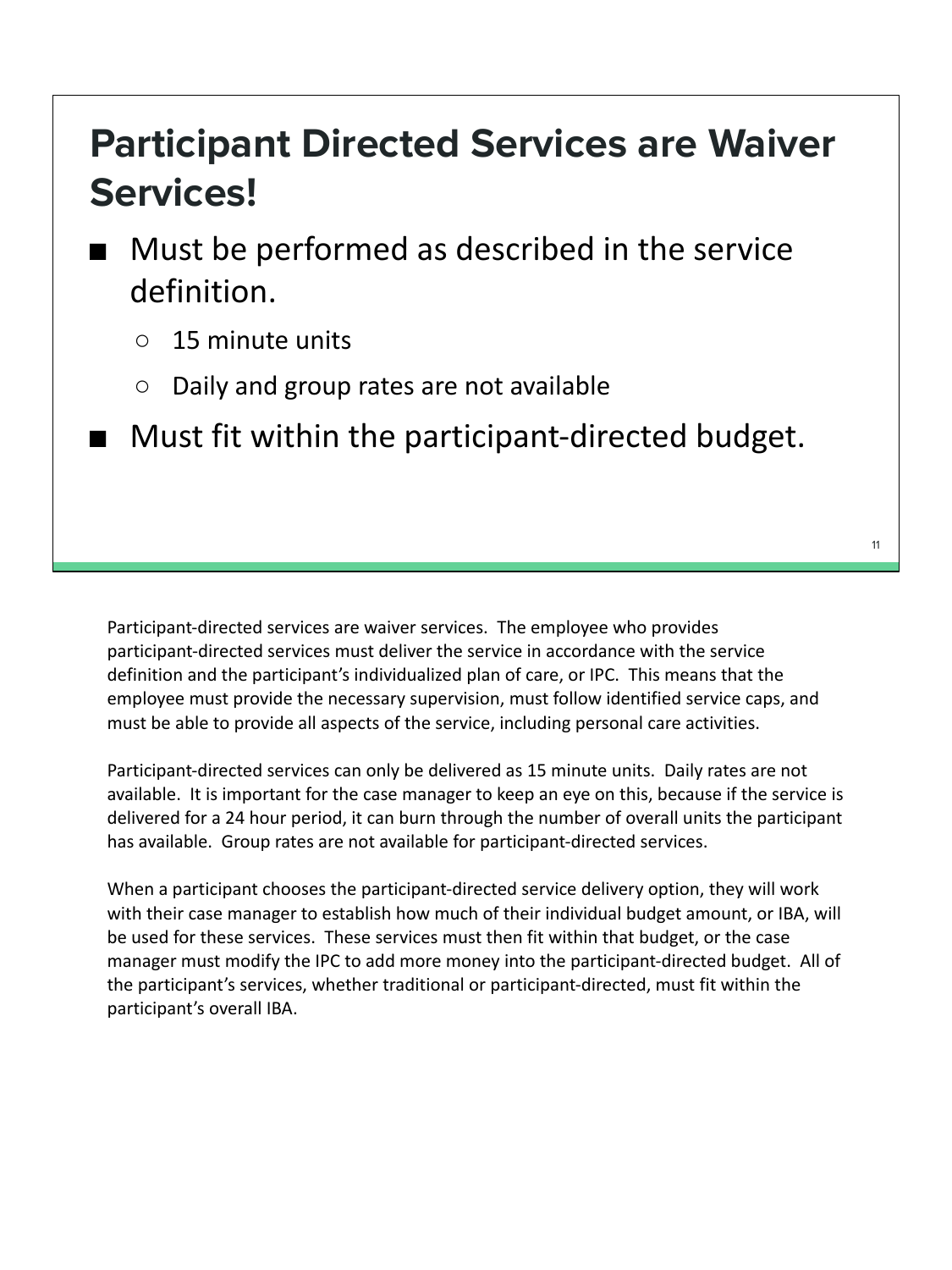## **Responsibilities of the Case Manager**



The case manager has specific responsibilities when a participant on their caseload chooses the participant-directed service delivery option. These responsibilities are identified in the case management definition located in the Service Index.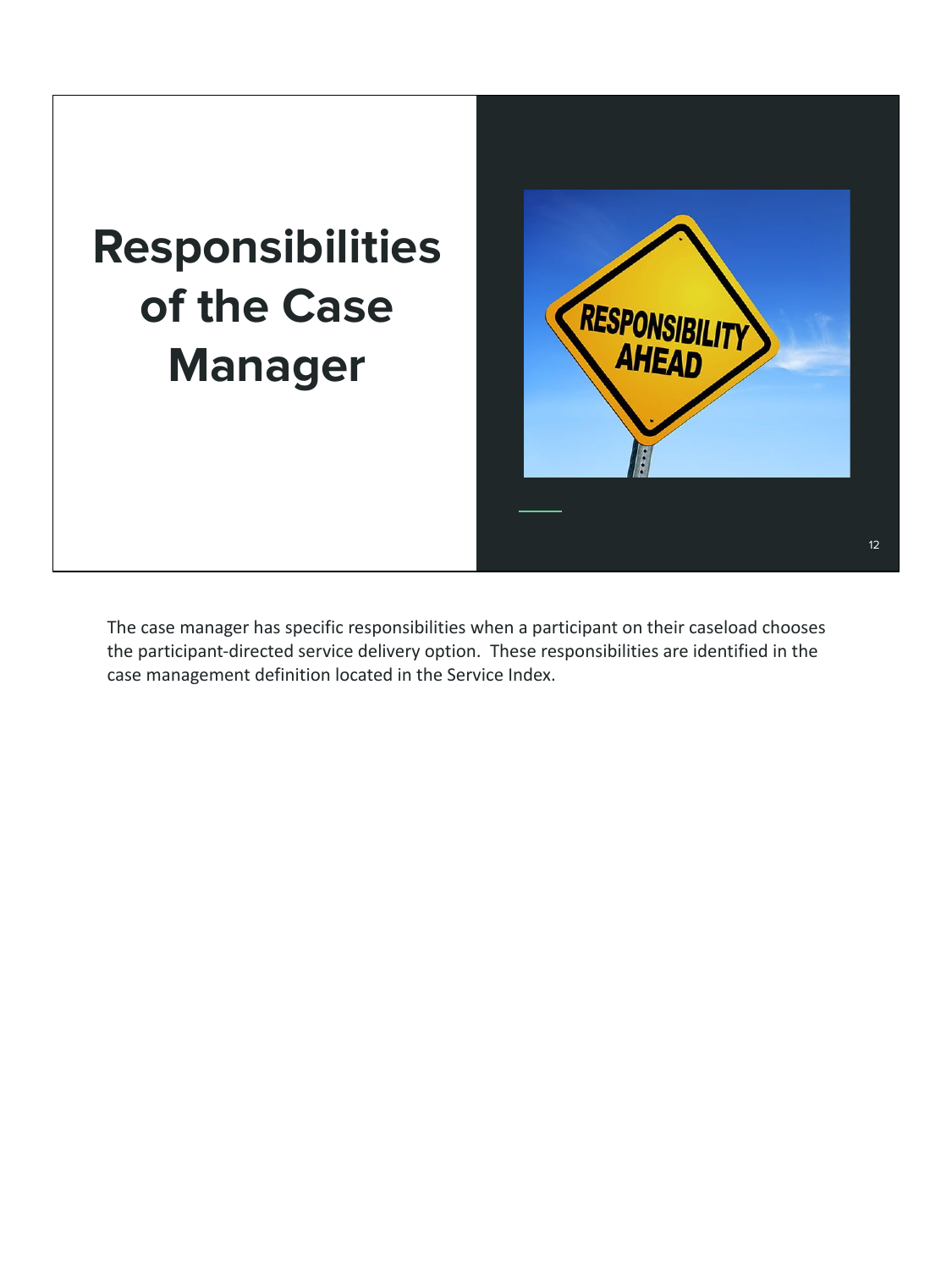#### **Offer Choice**

- At least one time per year
- Review requirements of the EOR
	- Hiring, firing, and training staff;
	- Setting staff work schedules; and
	- Monitoring and working within the budget

In accordance with Chapter 46, Section 12, the case manager must talk to the participant about their option to direct their waiver services at least once a year. The case manager is required to review the responsibilities of the EOR, which include:

- Hiring, training, evaluating, and if necessary, firing employees;
- Setting work schedules;
- Ensuring that services are being delivered in accordance with the participant's IPC and Service Index; and
- Monitoring the participant's budget to ensure they don't overspend the money they have available.

The case manager should ensure that the EOR understands their role and legal responsibilities.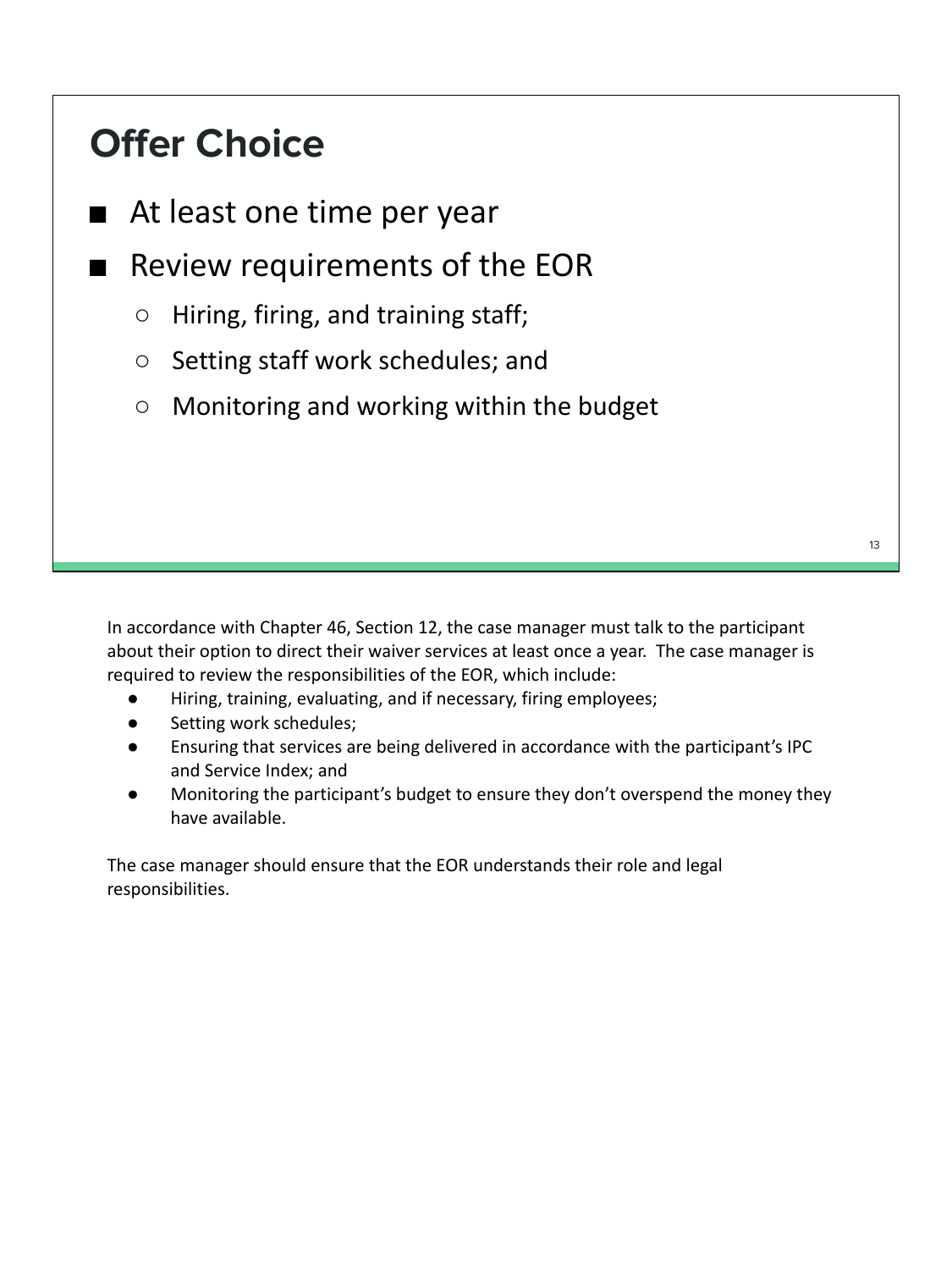| <b>WY Referral Form</b>          |
|----------------------------------|
|                                  |
|                                  |
| Previous<br>Next<br>$\mathbf{1}$ |
|                                  |
|                                  |

Case managers are responsible for completing the referral form and submitting it to ACES\$. This referral is needed in order to register for participant-delivered services.

Since the referral form is owned by ACES\$, the Division does not keep the form on their website. If you visit the *DD Forms* tab of the HCBS Document Library page of the Division website, you will find a link to the Participant-Direction Referral Form. When you select that option, you will be rerouted to the ACES\$ Document Center. Once you are in the ACES\$ Document Center, you will need to select the Wyoming Department of Health as the organization, and then use the search bar to search for WY Referral Form.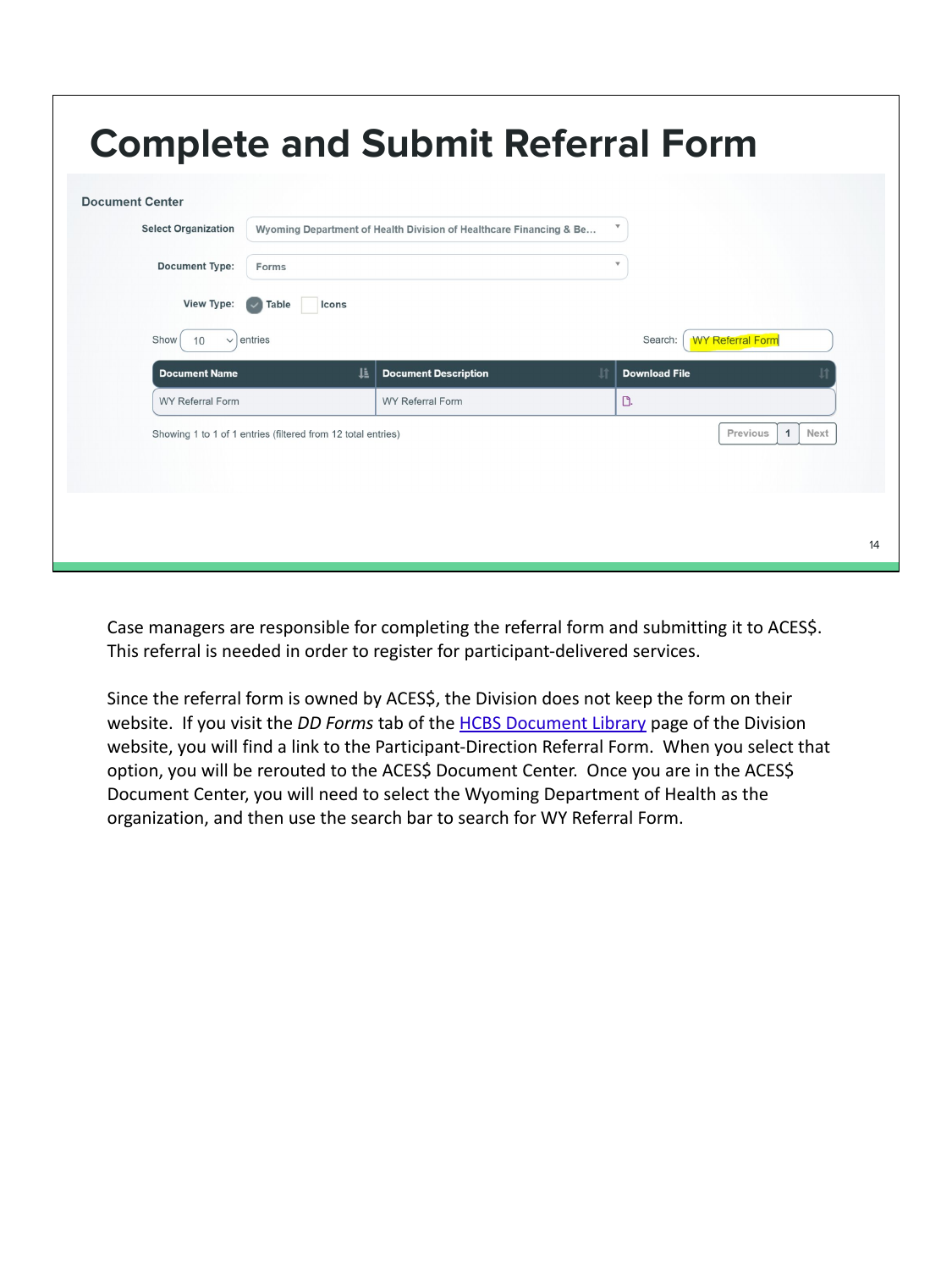#### **Financial Management Services**

#### Supports the EOR in meeting responsibilities:

- Verifying employee citizenship and qualifications;
- Conducting activities related to payroll, taxes, and insurance;
- Facilitating background screenings;
- Tracking employee payments; and
- Tracking and reporting on the participant-directed budget.

It is important for the case manager to understand the role of the Financial Management Services Agency (FMS). The FMS helps the EOR to meet their responsibilities. The FMS manages the financial and tax responsibilities that are associated with being an employer, and makes sure that payments are within the participant-directed budget and follow program rules.

The FMS agency is responsible for:

- Assisting the EOR with verifying an employee's citizenship status;
- Collecting and processing timesheets;
- Withholding, filing, and paying applicable federal and state employment-related taxes and insurance;
- Verifying employee qualifications and maintaining documentation of compliance;
- Facilitating background screenings, including the abuse registry screening process;
- Tracking and reporting how much money has been paid to employees; and
- Providing the EOR with periodic reports of how much has been spent from, and the status of, the participant-directed budget.

The Division contracts with ACES\$ for FMS services.

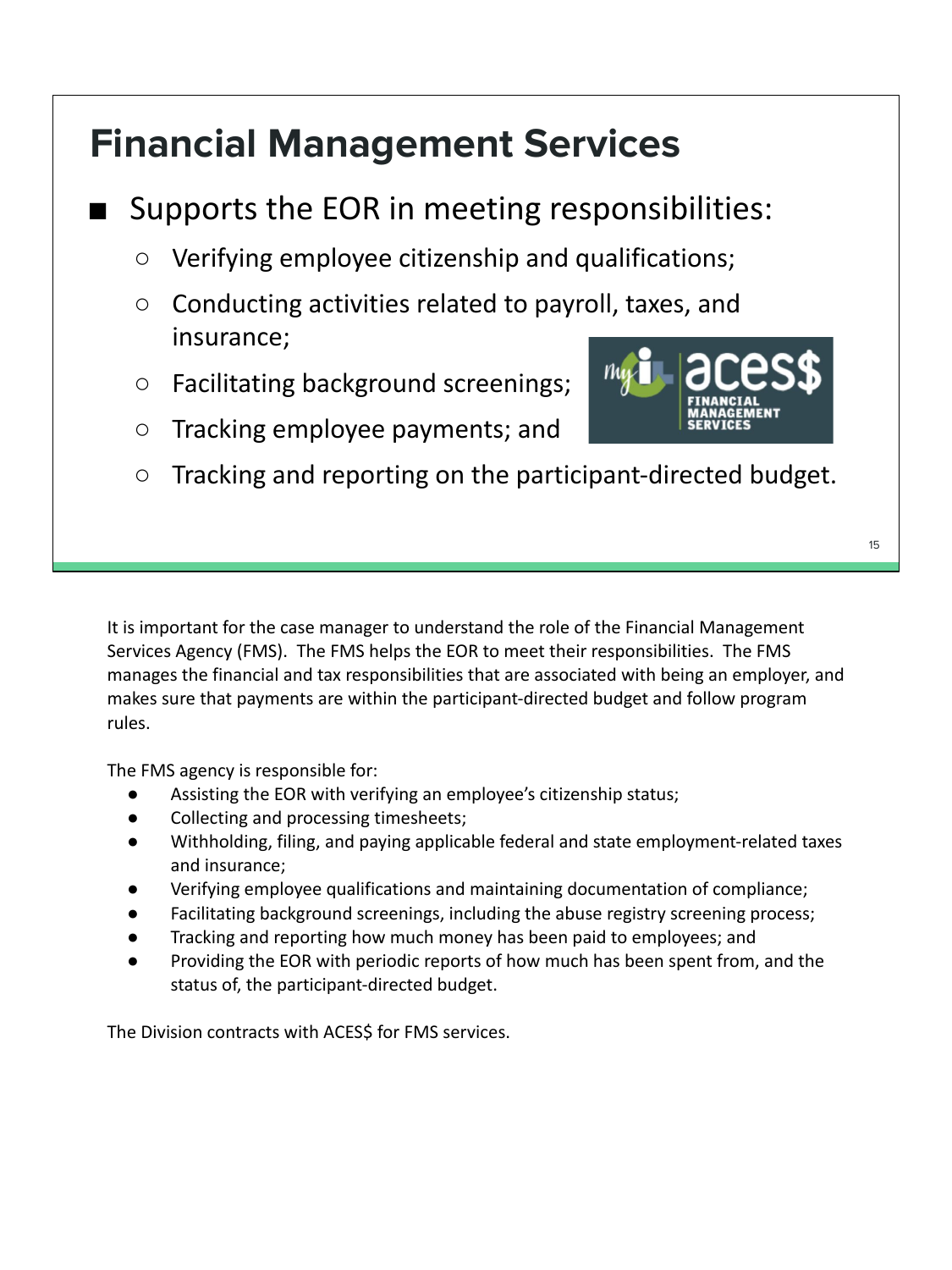#### **Interact with FMS**

- During referral and enrollment
- If questions arise with employee paperwork
- When an employee is authorized to begin work



16

Case managers are responsible for interacting with ACES\$ during the referral and enrollment process. If ACES\$ has questions or needs additional information, it is up to the case manager to work with the participant to get the information, and then submit the requested information on to ACES\$. The case manager may need to help the EOR with submitting employee paperwork, and may need to follow up with the EOR if ACES\$ has questions or concerns about that paperwork. Once an employee is approved to work, ACES\$ will send the case manager an email to that effect. The case manager must forward that information on to the EOR, and remind the EOR that the employee cannot be paid through the waiver until a modification to the IPC has not been completed in EMWS and the employee has been authorized by ACES\$.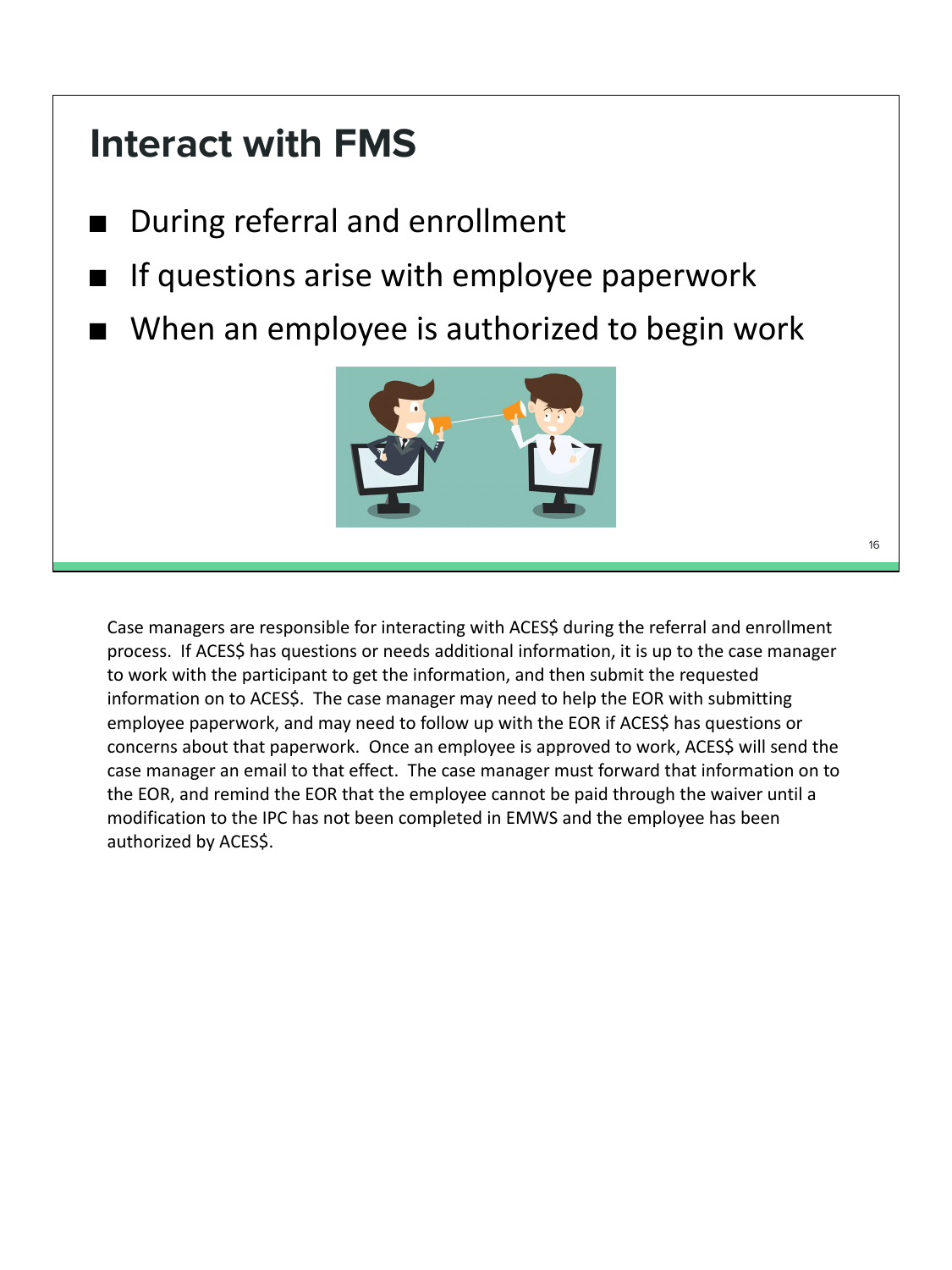#### **Assist EOR with Employee Paperwork**

■ Case manager can answer questions but cannot complete EOR tasks such as:

- Completing paperwork;
- Conducting employee training;
- Approving timecards; and
- Disciplining or firing employees.

As mentioned previously, case managers must be available to assist the EOR with completing employer paperwork, and address questions as they arise.

It is important to note that it is the EORs responsibility to complete the paperwork. While the case manager's role is to provide support and guidance, case managers must make boundaries clear in order to ensure that they are not making decisions or acting on behalf of the EOR for any employment-related responsibilities. Case managers must not complete paperwork, conduct employee training, approve employee time cards, or discipline or fire employees. If these boundaries are breached, the case manager may be at risk of being considered an employer and jointly liable for actions of the employer and employees.

If the case manager has concerns about the EORs ability to perform the required tasks, they should discuss these concerns with the EOR and address ongoing concerns with the participant's plan of care team. The case manager can contact the area BES to brainstorm ideas for addressing these concerns with the team.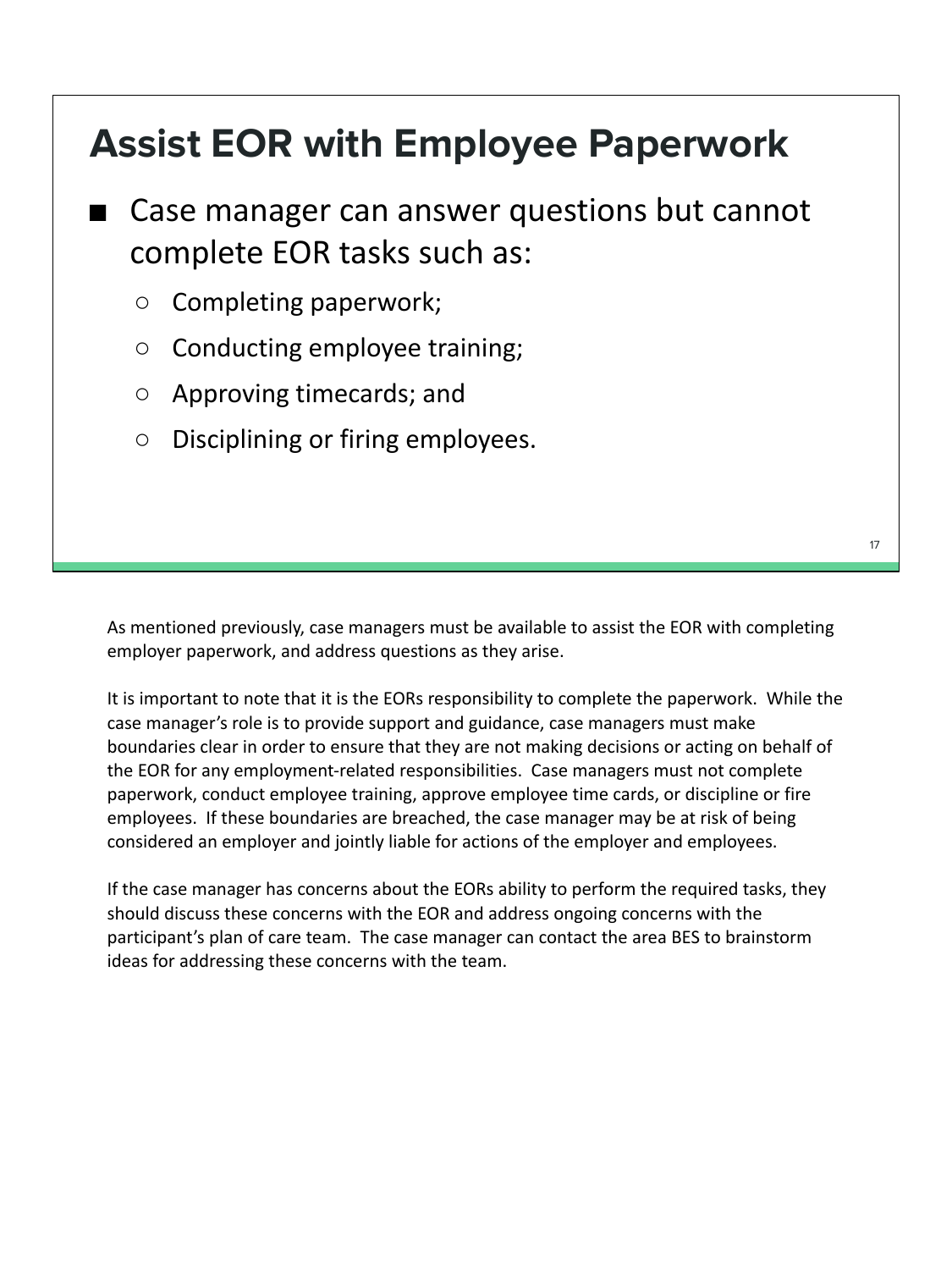#### **Conduct Regular Follow-Up and Monitoring**

- Assure service delivery aligns with IPC
	- Document in Case Management Monthly Review form
- Review time sheets
- Determine participant's budget usage and monitor their budget
	- Report improper usage to Division

Case managers are responsible for conducting regular follow up with the EOR in order to assure that the participant-directed services are being delivered as outlined in the participant's IPC, and align with the scope, limitation, and service caps established in the Comprehensive and Supports Waiver Service Index. Additionally, as specifically outlined in the Service Index, case managers must conduct a quarterly service observation for each habilitation service, and a semi-annual service observation for each non-habilitation service. Regular follow up and service observations must be documented on the Case Management Monthly Review Form.

Case managers are responsible for reviewing service utilization and documentation. This includes a review of employee time cards to ensure that the time being recorded aligns with the service documentation and that the employee is using the required electronic visit verification (EVV). Case managers should ensure that the employees being hired to perform participant-directed services are not the biological, adoptive, or step parents, legally authorized representatives, or spouse of the participant, as these individuals are prohibited from being reimbursed for participant-directed services under any circumstances.

Case managers must review the participant's budget usage to ensure that the budget is being spent on pace with the planned services, and that the budget will last the full plan year. Ongoing monitoring of the participant-directed budget is critical to ensuring that participants can be successful in using participant-directed services. If the case manager identifies improper usage of the participant-budget, they must report it to the Division.

Employee time cards and budget information can be accessed through the ACES\$ portal at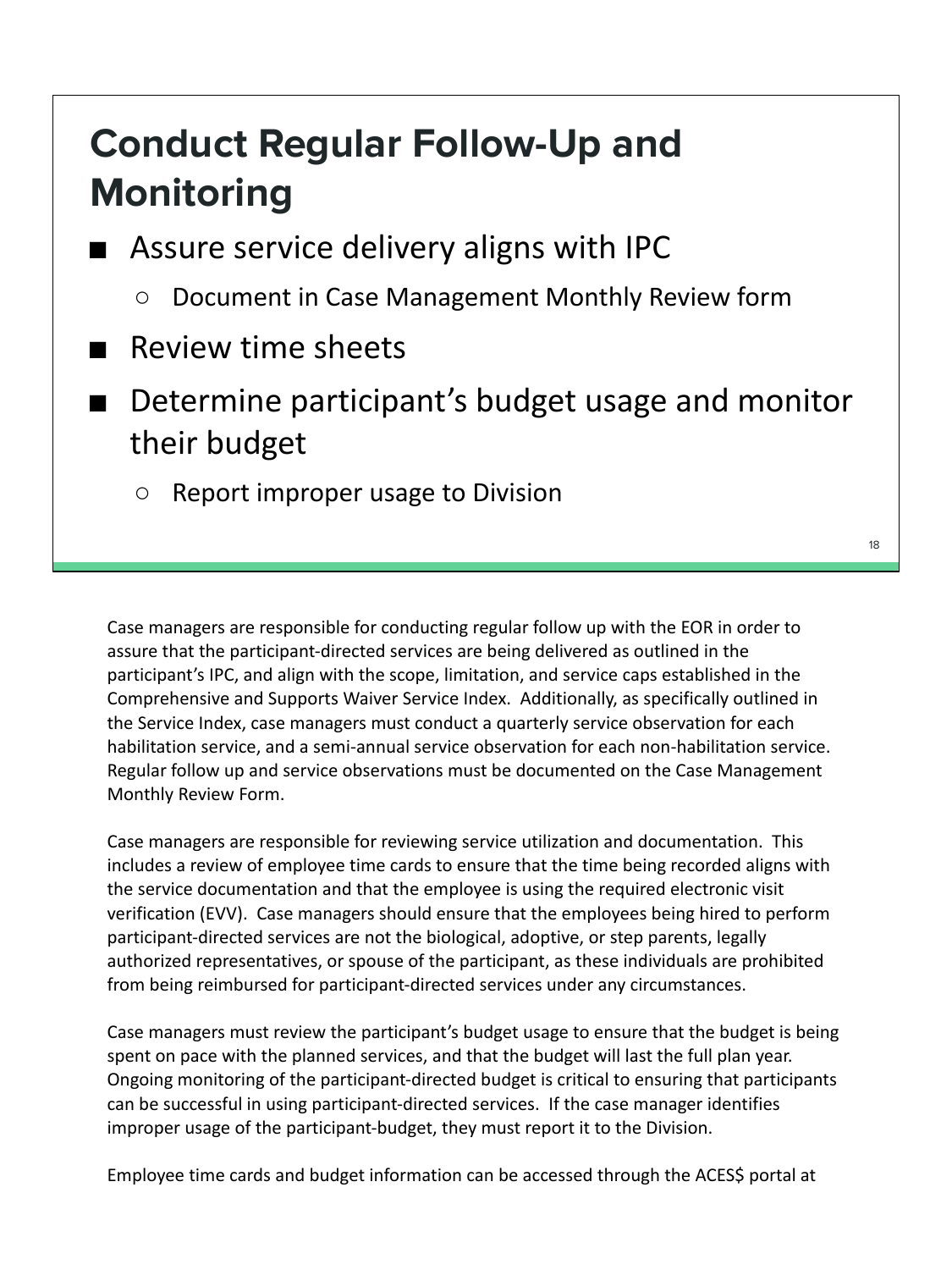https://login.mycil.org/.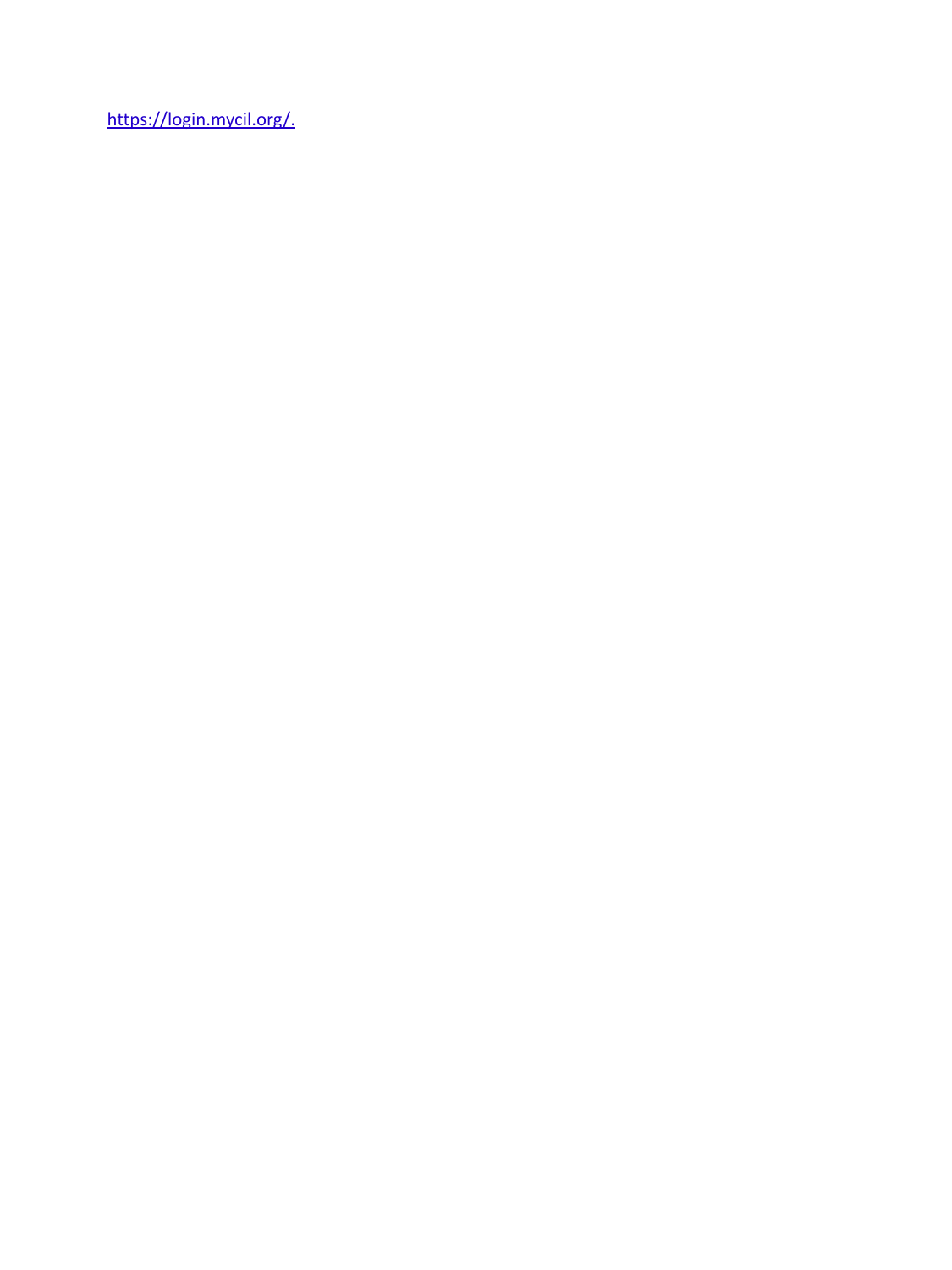| <b>Type</b>                     | <b>Service</b>                                                             |
|---------------------------------|----------------------------------------------------------------------------|
| Fiscal Employer Agent - Acces\$ | Community Living Services (Basic - Individual) - Formerly Supported Living |
| Fiscal Employer Agent - Acces\$ | Companion Services (individual)                                            |
| Fiscal Employer Agent - Acces\$ | Individual Supported Employment                                            |
| Fiscal Employer Agent - Acces\$ | Personal Care                                                              |
| Fiscal Employer Agent - Acces\$ | Respite                                                                    |
| Fiscal Employer Agent - Acces\$ | Respite (Group)                                                            |
| Fiscal Employer Agent - Acces\$ | Companion Services (Group up to 3)                                         |

Case managers must ensure that the participant's IPC accurately reflects the services that the participant chooses to receive through the participant-directed service delivery method and, if needed, make modifications to the IPC.

Case managers can identify participant-directed services and modify the participant-directed budget at the bottom of the *Service Authorization* screen in the Electronic Medicaid Waiver System (EMWS). Simply scroll down to the *Self-Directed Services* tab to identify the services that will be delivered through participant direction and the dollar amount that will be added to the budget for that service. Please remember that, if the participant is adding participant-directed services for the first time, the case manager will need to ensure that the participant has received a letter from ACES\$ that verifies their enrollment with ACES\$.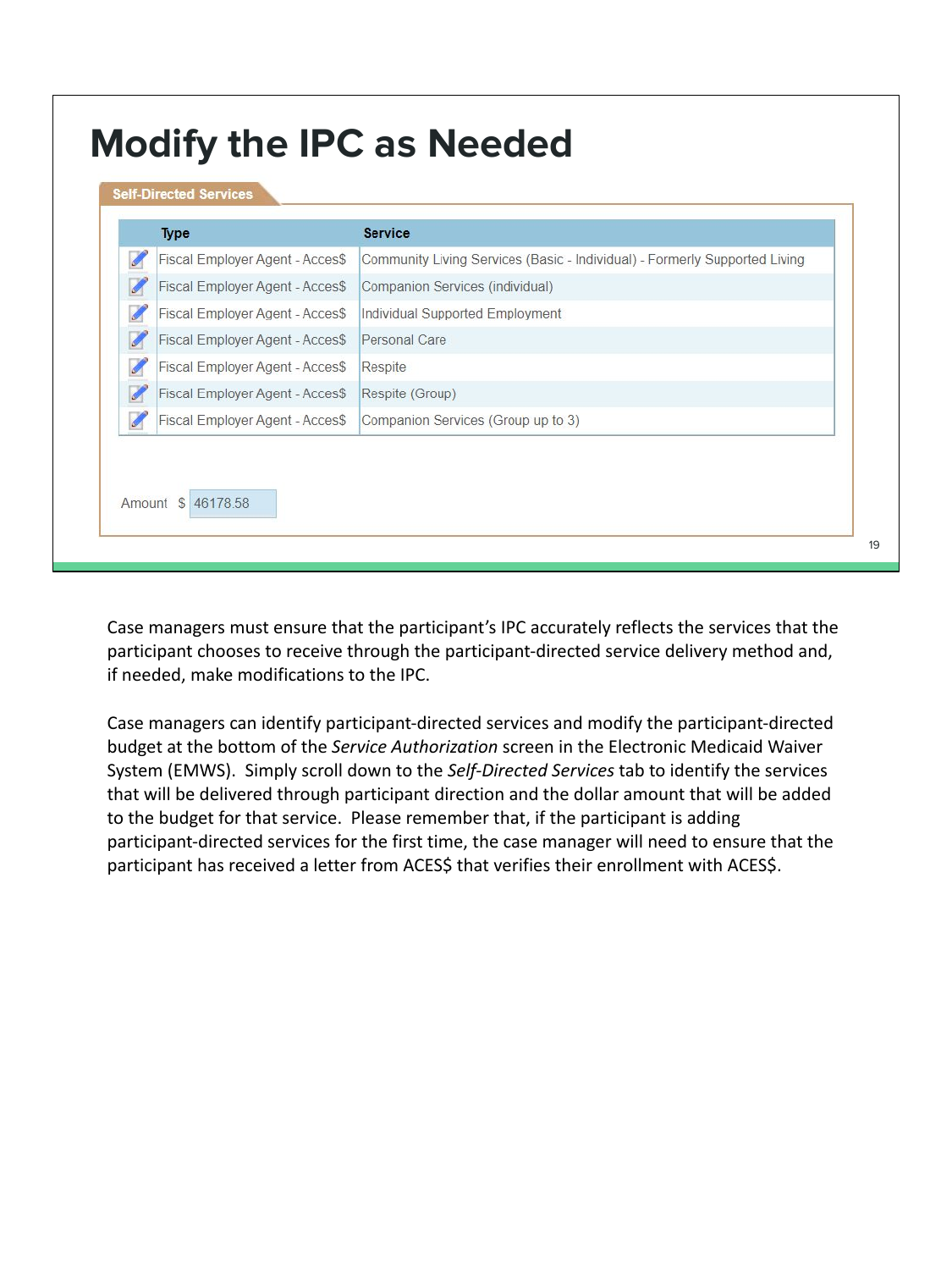

### **Understanding the Role of the EOR**

This is not a training for or about the EOR, but it is important that case managers understand the roles and responsibilities of the EOR in order to support them.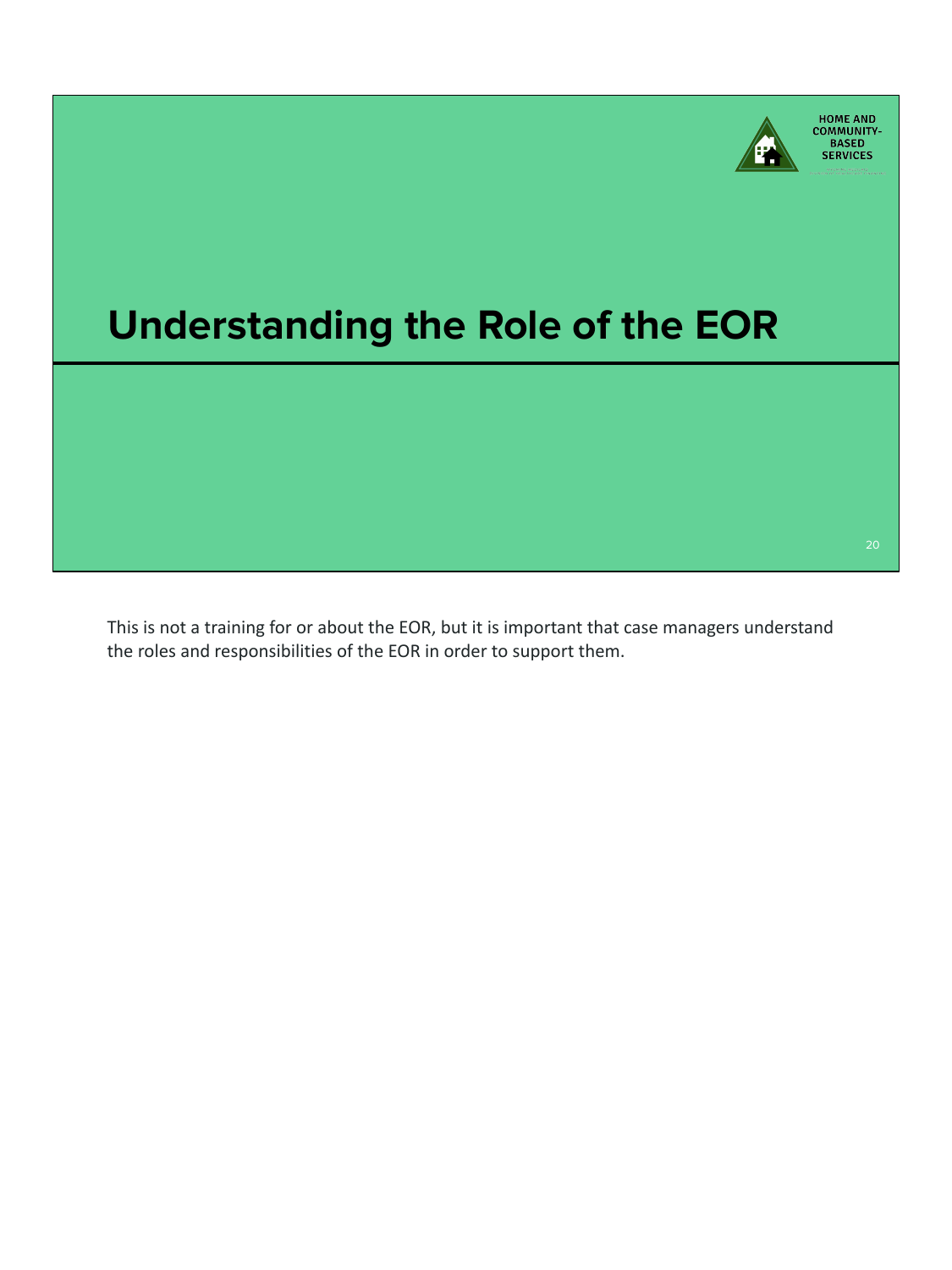#### **The EOR - A Recap**

■ Only the participant or legally authorized representative can be the EOR.



■ The EOR is responsible for all aspects of managing employees and assuring that services are provided as outlined in the IPC and Service Index.

In case you missed it, the EOR is the person who is responsible for all aspects of managing the employees who deliver participant-direct services. The participant must serve as the EOR unless they have a legally authorized representative. If the participant has a legally authorized representative, then only the legally authorized representative may serve as the EOR. No one else can serve as the EOR. Legally authorized representatives are defined in Chapter 1 of Wyoming Medicaid Rules.

The EOR is the only individual authorized to sign time sheets and submit required documents related to participant-direction. The EOR cannot delegate these tasks to anyone else.

21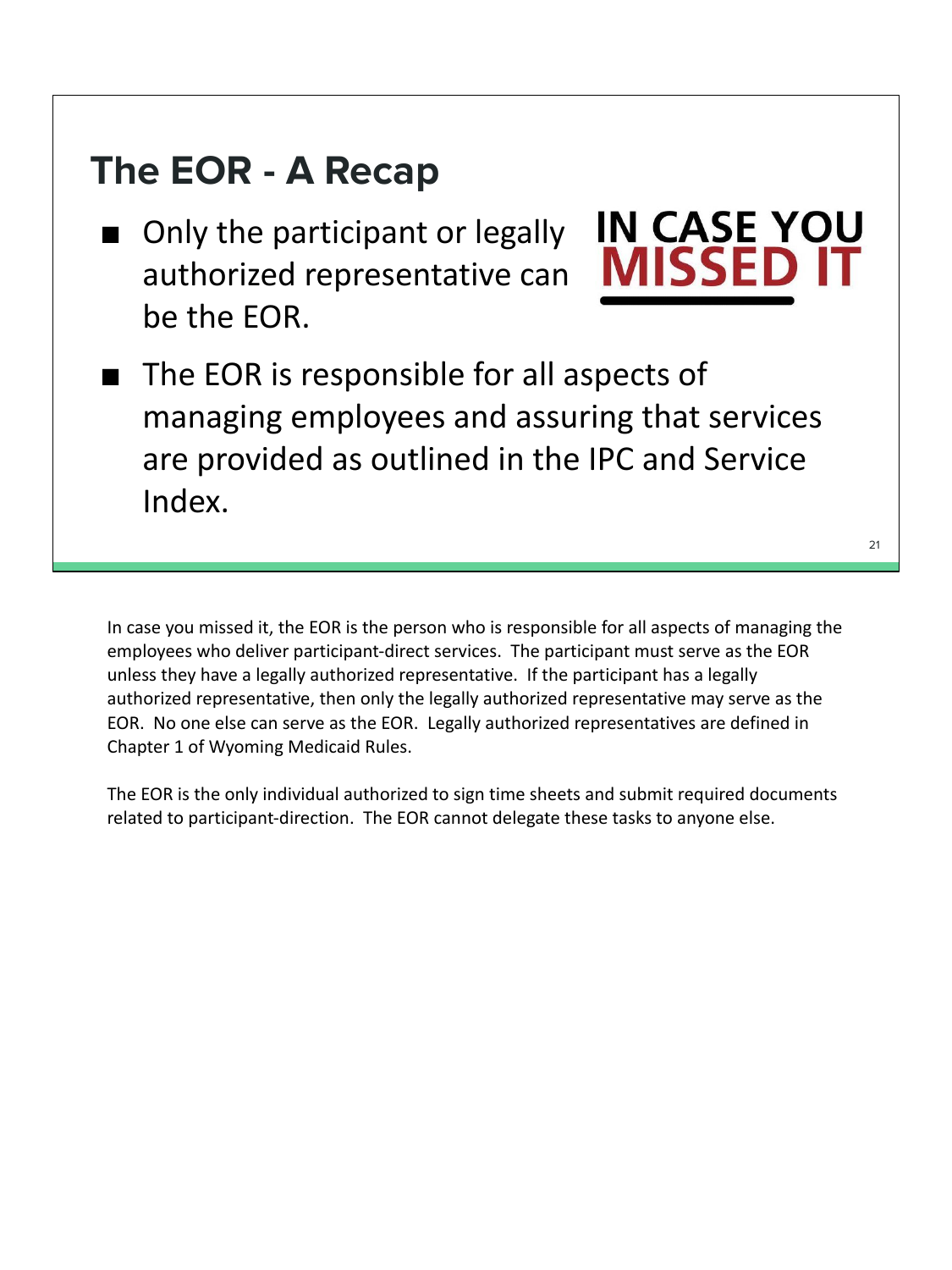

Employees who deliver participant-directed services are employed by the EOR. The Division is not responsible for certifying the employee, so it is the EOR's responsibility to monitor and evaluate the work that the employee performs.

EOR monitoring takes on a couple of different roles. First, the EOR should monitor the participant and their services to ensure that the participant's needs are being met and that the services align with the Service Index. If necessary, the EOR should work with the employee to provide additional training or guidance in order to support the participant and, when necessary, work with the case manager to modify the IPC.

Second, the EOR should monitor the participant's budget to ensure it is being used as indicated in the participant's IPC. The participant's budget must cover the services that span the entire plan year, so if they the budget is overspent at the beginning of the plan year, the participant may be left without needed services before a new plan year begins. The EOR is responsible for identifying these potential concerns early and making necessary changes in order to ensure the participant's services span the plan year. Overall, the EOR must ensure that employees are not misusing waiver funds or conducting fraudulent activities.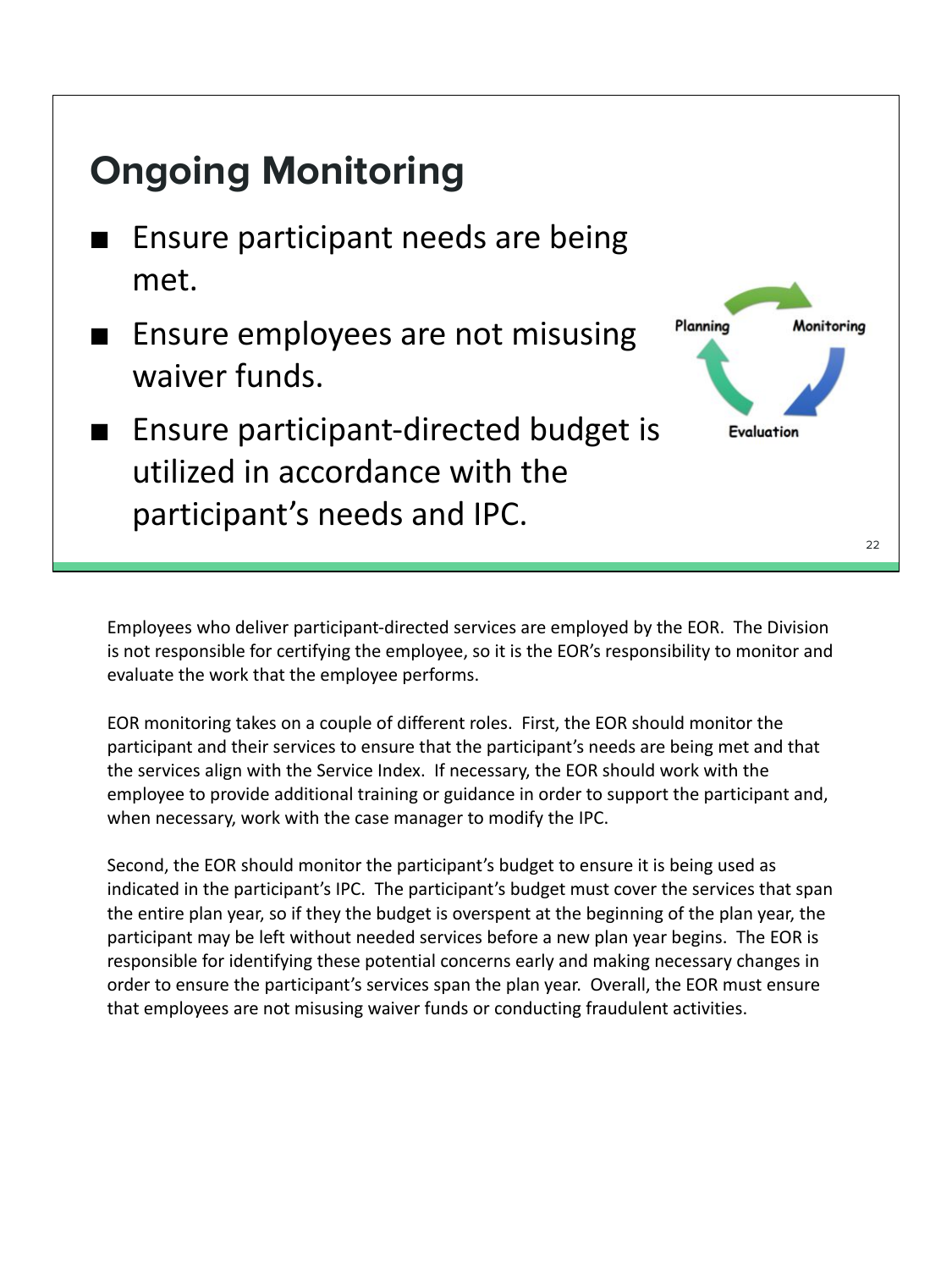## **Termination of Participant-Directed Services**



Participant-directed services may be terminated for many reasons, which are outlined in Chapter 46, Section 12.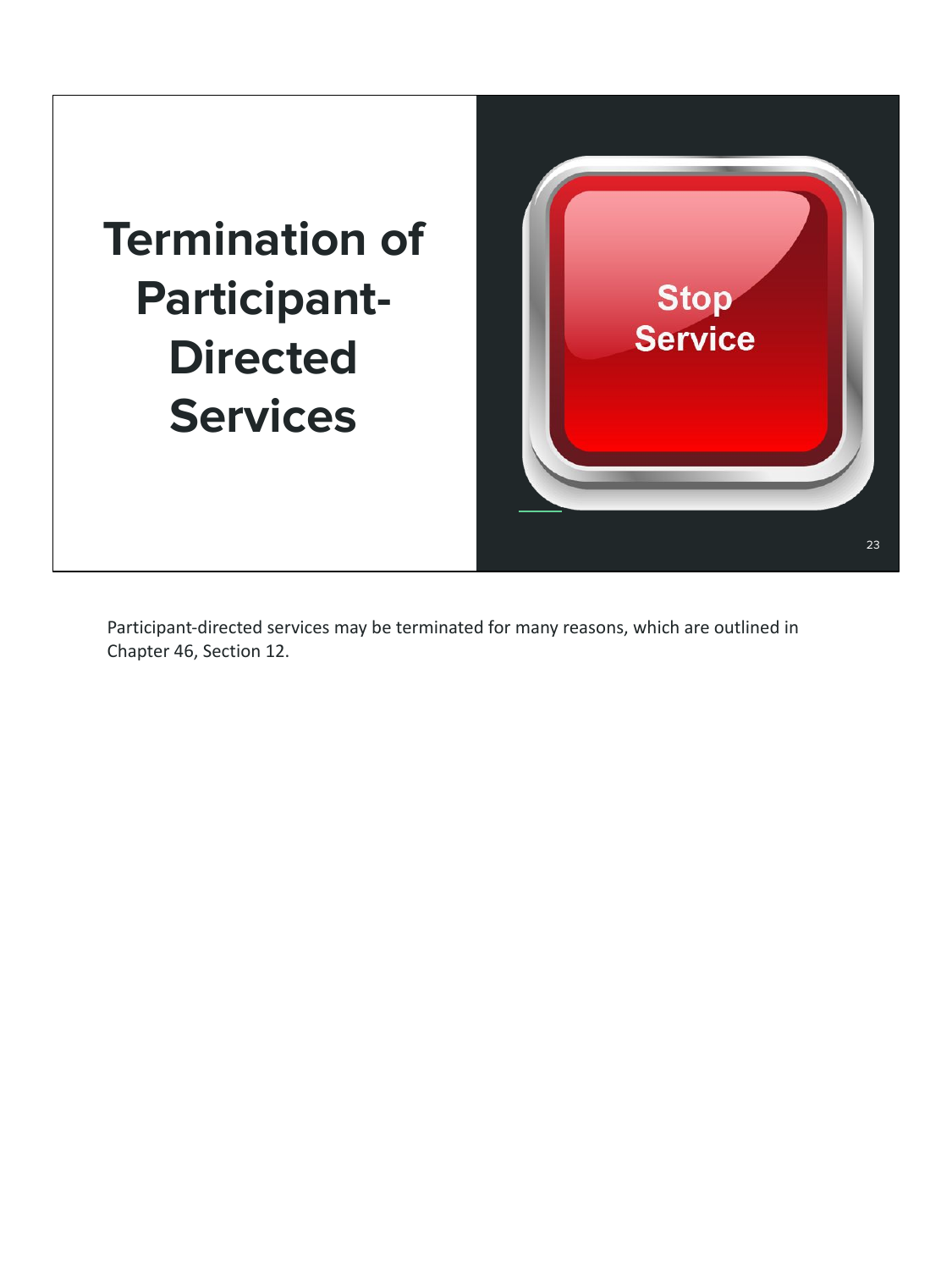#### **Voluntary Termination of Services**

- Participant may voluntarily terminate participant-directed services at any time.
- Case manager shall:
	- Work with participant to transition services; and
	- Disenroll participant from FMS services within thirty (30) calendar days.

A participant or legally authorized representative may choose to voluntarily terminate participant-directed services at any time during the plan year. If the participant chooses to end these services, the case manager is responsible for working with the participant to help them transition to other available services or providers.

The case manager must disenroll the participant from ACES\$ services within thirty calendar days of being notified that the participant has chosen to terminate participant-directed services.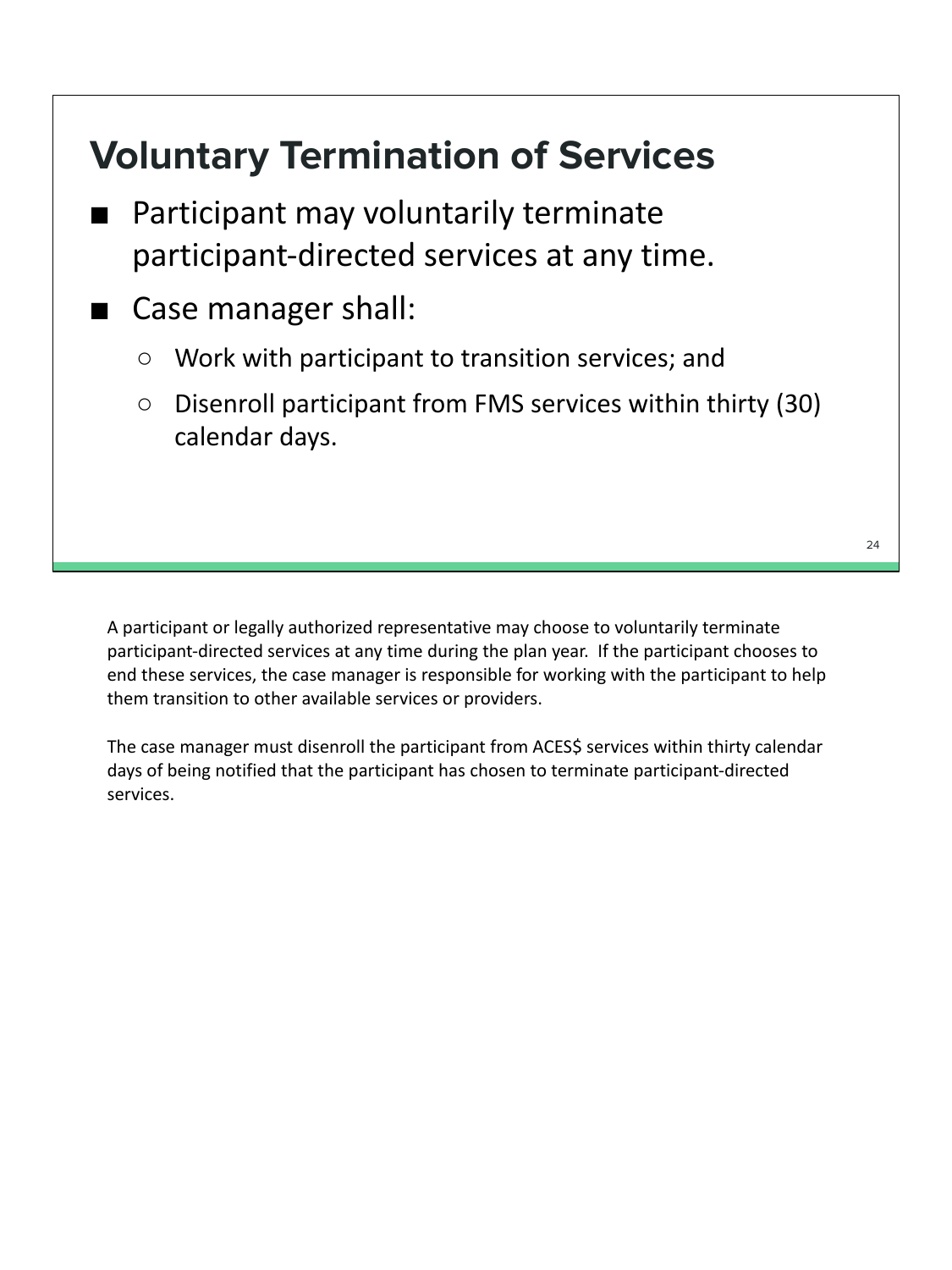#### **Involuntary Termination of Services**

- The EOR misuses waiver funds.
- The participant's needs are not being met.
- The participant exceeds their budget.
- The Division identifies fraud or criminal activity.
- The participant chooses not to receive participant directed services for ninety calendar days after active enrollment begins.

There are also situations in which the Division may require the participant to end participant-directed services. These situations are also established in Chapter 46, Section 12. A participant may have their participant-directed services involuntarily terminated if:

- The EOR is found to have misused waiver funds;
- The participant's health and welfare needs are not being adequately met;
- The participant exceeds the budget amount authorized in the IPC for participant-directed services;
- The Division identifies situations involving fraudulent or criminal activity associated with participant-directed services; or
- The participant declines participant-directed services for ninety calendar days after the are actively enrolled with ACES\$.

If the Division terminates participant-directed services, the case manager is still responsible for working with the participant and legally authorized representative to help them transition to other available services or providers.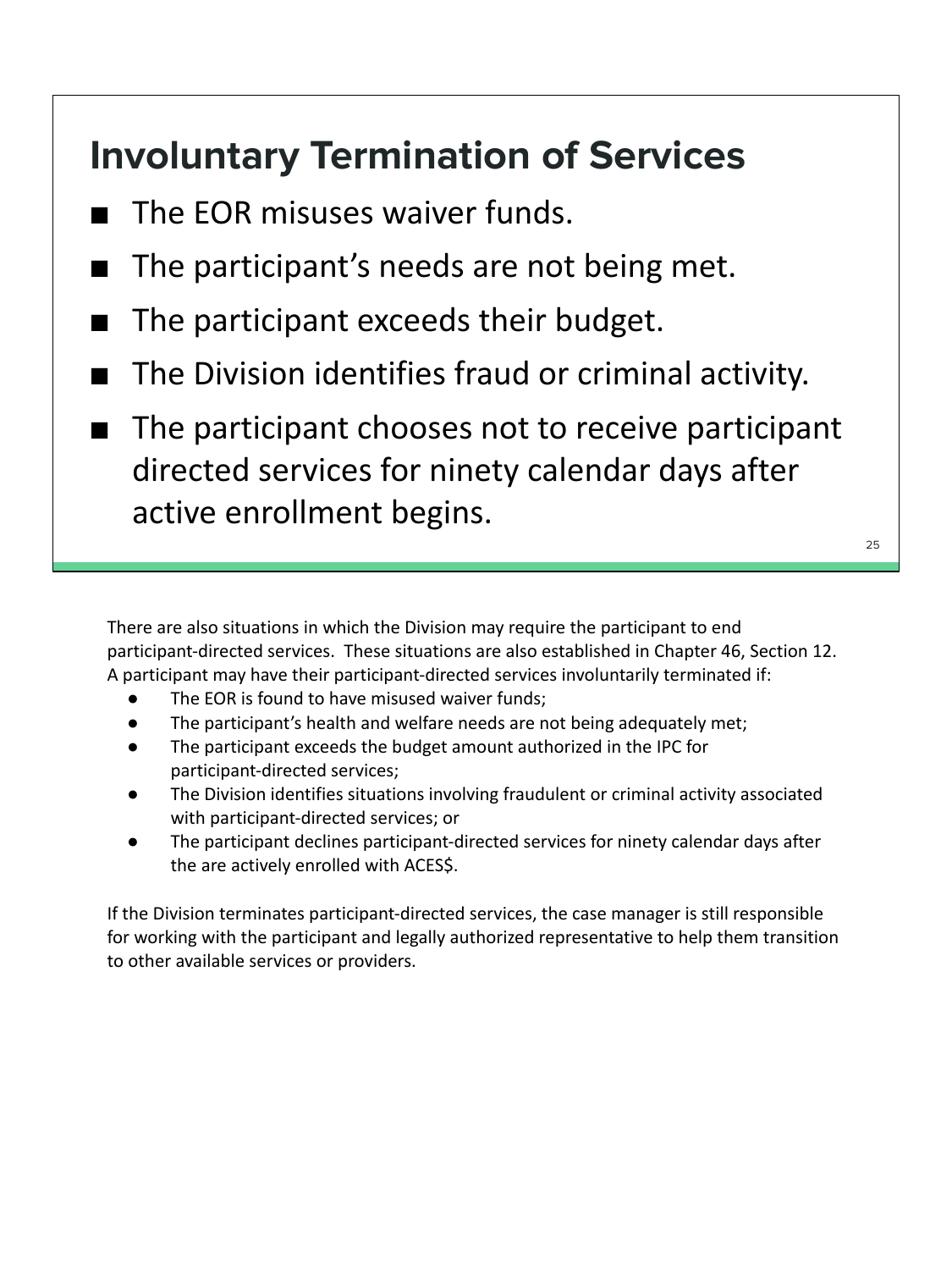#### **Administrative Hearing**



A participant who is involuntarily terminated from participant-directed services shall receive written notice and may request an administrative hearing.

If a participant is involuntarily withdrawn from participant-directed services, it is considered an adverse action. The participant will receive written notice from the Division, and may request reconsideration or an administrative hearing.

#### 26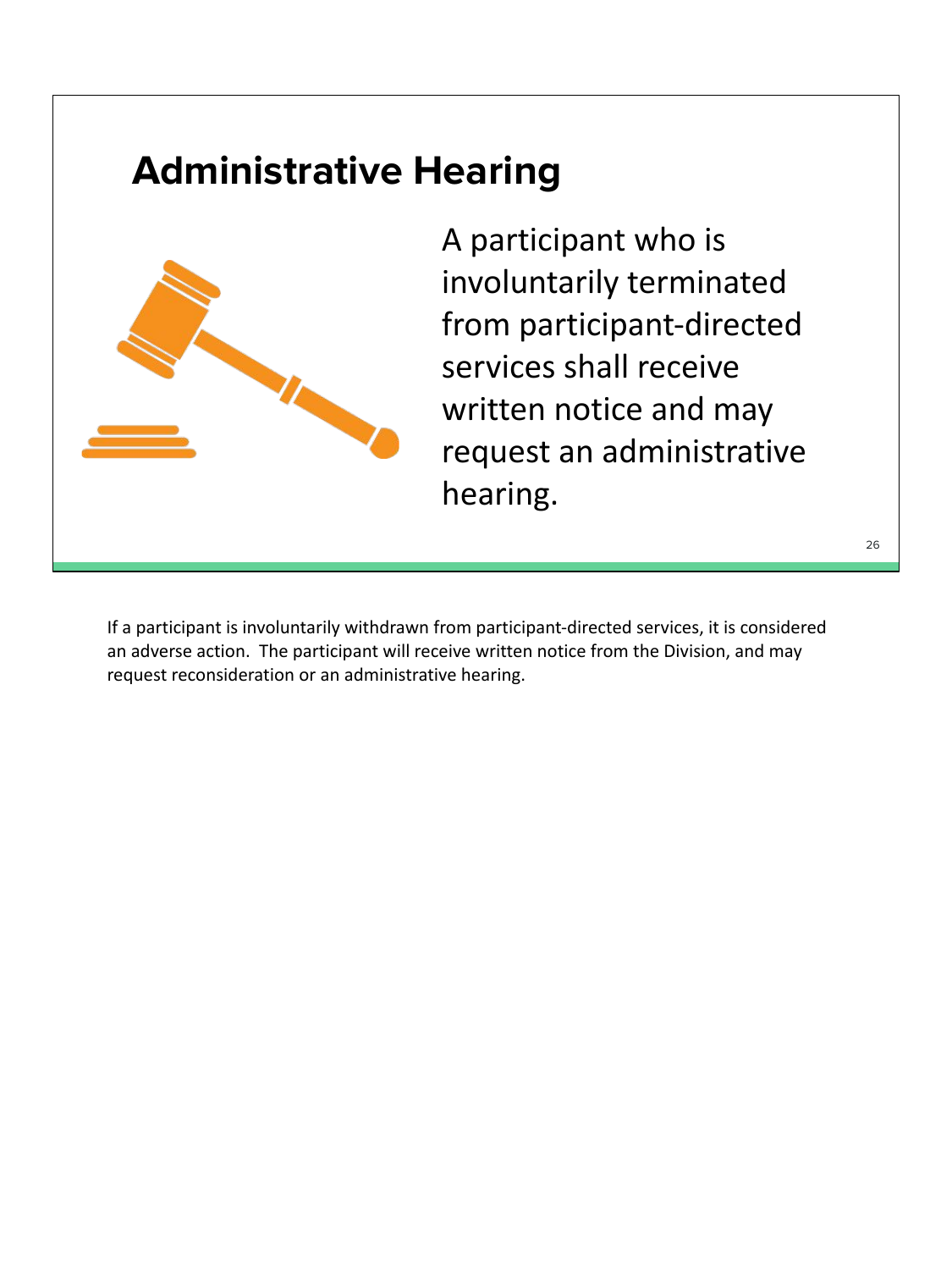# **TAKEAWAYS**

- 1. Only the participant or legally authorized representative serves as the EOR.
- 2. The case manager has specific responsibilities when a participant on their caseload chooses the participant-directed service delivery option.
- 3. The case manager must conduct regular follow-up and monitoring of the participant-directed services, documentation, and budget, the same way they do for traditional services.  $\frac{27}{27}$

Before we end today, we'd like to remind case managers of the key takeaways of today's training.

- 1. The participant or legally authorized representative serves as the employer of record, or EOR. This means that they are legally responsible for hiring, training, evaluating, and if necessary, firing employees. If the participant has a been found incompetent to make legal decisions, they cannot act as the EOR.
- 2. The case manager has specific responsibilities when a participant on their caseload chooses the participant-directed service delivery option. These responsibilities include offering choice, completing and submitting the ACES\$ referral form, interacting with ACES\$ during the participant referral and enrollment period, and supporting the EOR as they complete employee paperwork
- 3. Just like the follow-up and monitoring they do for traditional services, the case manager must conduct regular follow-up and monitoring of the participant-directed services, documentation, and budget. They must conduct regular follow up with the EOR in order to assure that the participant-directed services are being delivered as outlined in the participant's IPC, and align with the scope, limitation, and service caps established in the Service Index. They must review employee time cards and ensure that the employee is using the required EVV. Finally, they must review the participant's budget usage to ensure that the budget will last the full plan year, and report improper usage to the Division.